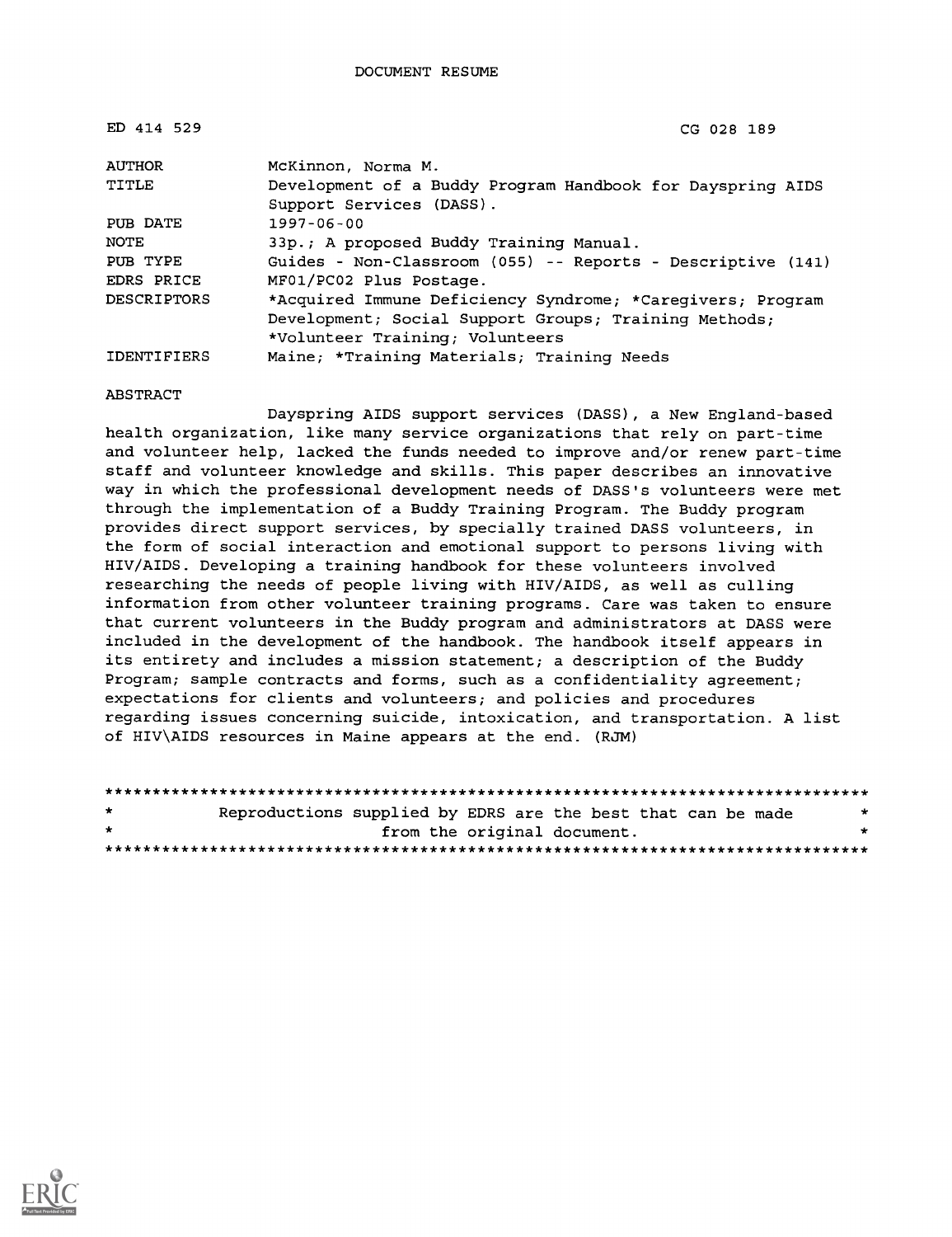### DEVELOPMENT OF A BUDDY PROGRAM HANDBOOK FOR

DAYSPRING AIDS SUPPORT SERVICES (DASS) part of the HealthReach Network

> 32 Winthrop Street Augusta, Maine 04430 207-626-3435

> > by

Dr. Norma M. McKinnon DASS Volunteer

A proposed Buddy Training Manual presented to Volunteer Director, Kim Erdman, of Dayspring AIDS Support Services for use by buddies, clients, and staff of DASS's emerging Buddy Program.

"PERMISSION TO REPRODUCE THIS MATERIAL HAS BEEN GRANTED BY

 $mV$ , nn as

TO THE EDUCATIONAL RESOURCES INFORMATION CENTER (ERIC)."



BEST COPY AVAILABLE

June 1997

2

U.S. DEPARTMENT OP EDUCATION Office of Educational Research and Improvement EDUCATIONAL RESOURCES INFORMATION CENTER (ERIC)

CG

0 This document has been reproduced as received I rom the person or organization originating d.

0 Minor changes have been made to improve reproduction Quality.

Points of view on opinions stated in thus docu- ment do not necessarily represent official OE RI position or policy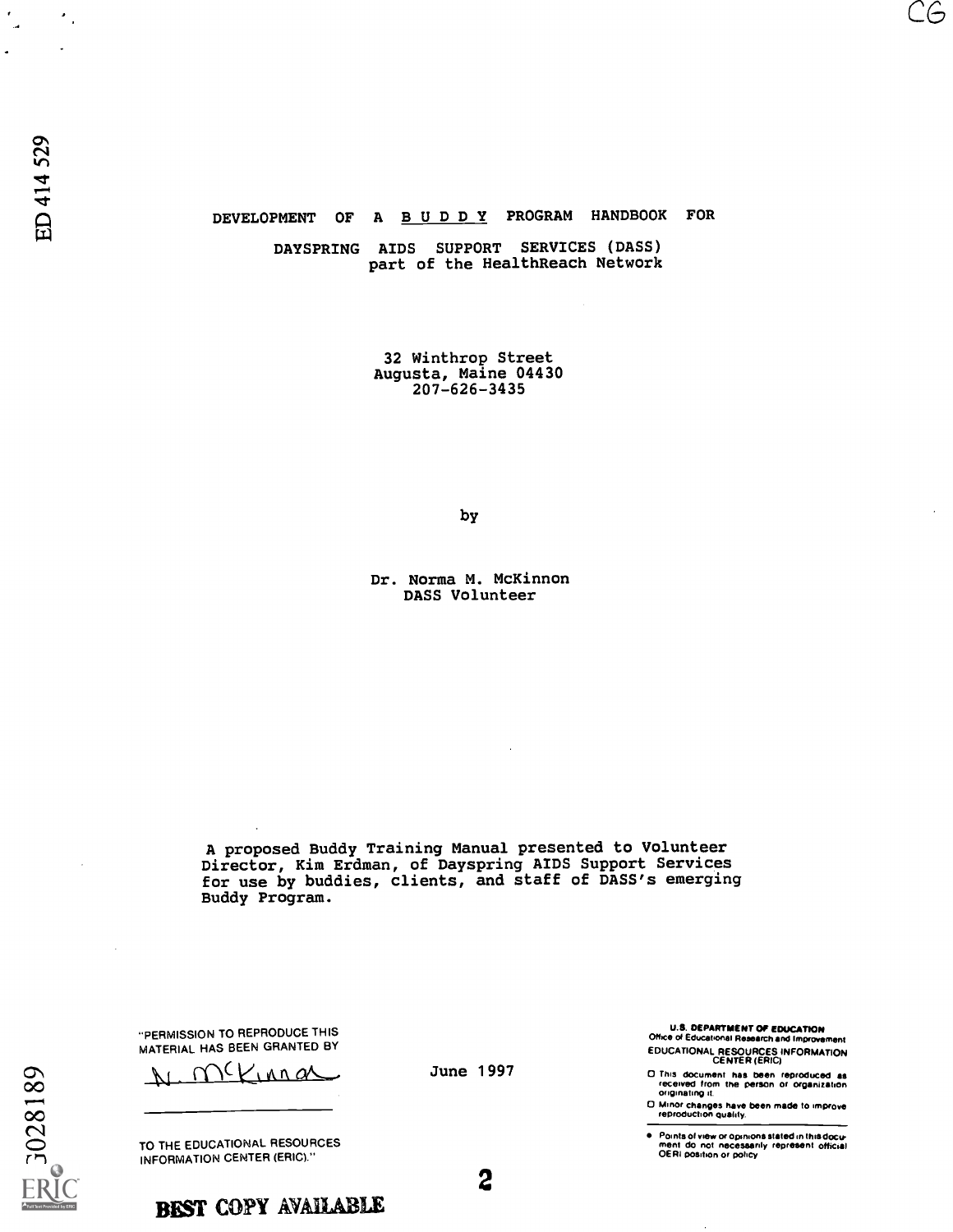### ABSTRACT

 $\mathbf{r}^*$ 

This document addresses the process used to develop an AIDS/HIV Buddy Training Handbook for use at Dayspring AIDS Support Services, a part of the HealthReach Network of New England, by the staff and volunteers of the Buddy Program. The resultant handbook is included in its entirety for use, and improvement, by other educators and those providing support to people living with AIDS/HIV.

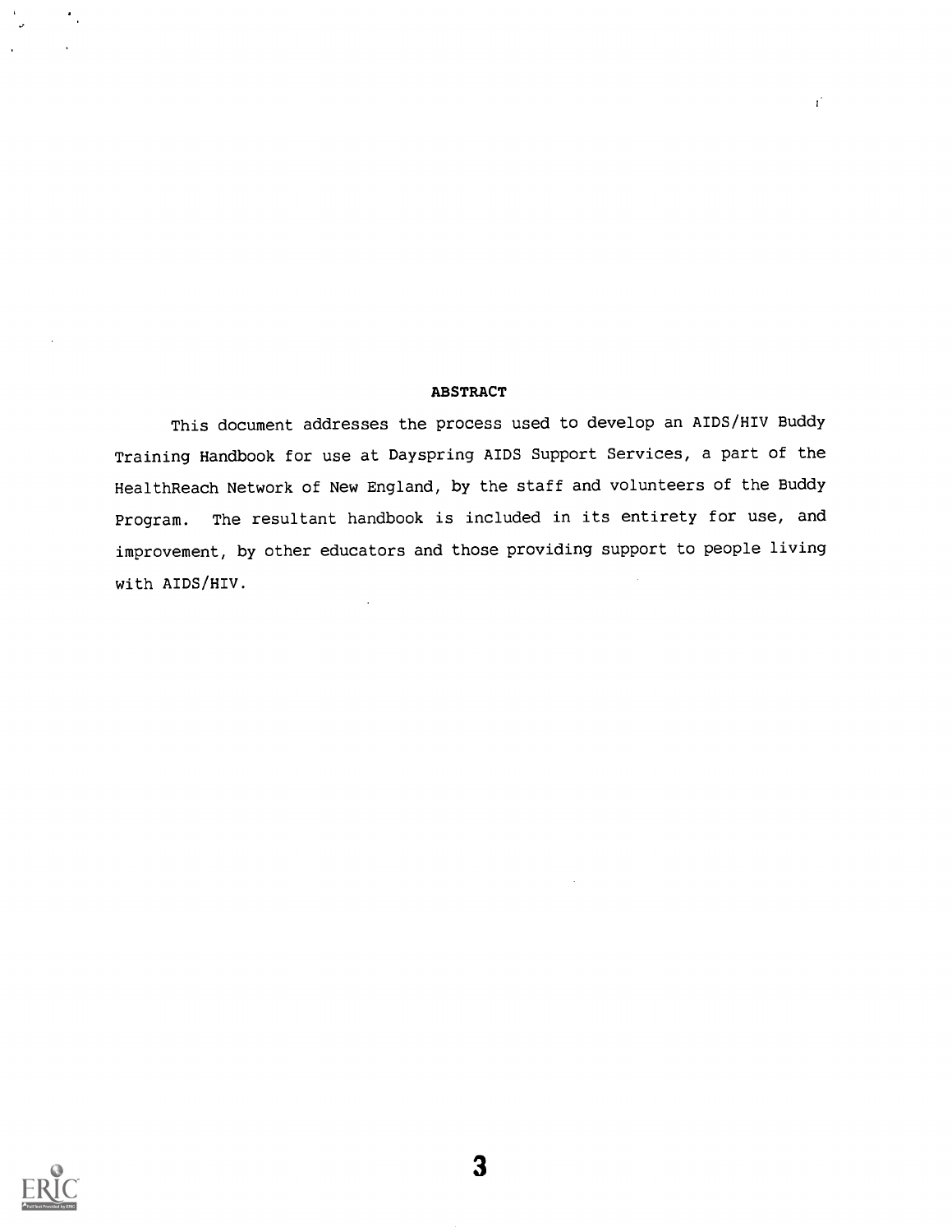#### INTRODUCTION

Dayspring AIDS Support Services (DASS), a part of the HealthReach Network of New England, has employed many individuals as part-time and fulltime staff and volunteers over the years. These individuals have been integral to DASS's successful AIDS support services, which provides an AIDS/HIV case management and prevention education program.

However, the volunteers generally have not enjoyed the considerations and training afforded their staff counterparts, despite the twenty-hour general orientation provided. This situation has fostered a less than satisfactory volunteer retention level and an "inequality perception" within the staff-volunteer pecking order. Combining this with the lack of wages and fringe benefits provided volunteers, this creates difficulties in recruiting and retaining excellent, knowledgeable, and adequately prepared workers.

The HealthReach administration, and, specifically, the DASS Volunteer Director, have discovered, as have many community agency administrators, that with the constant increase in the utilization of part-time employees and volunteers in community service agencies, it has become more evident that their development is an integral part of the success of these agencies. Unfortunately, the cost of inservice training for these individuals is prohibitive. Part-timers and volunteers usually come to service agencies with competence in their area of expertise, but deficient in the professional skills necessary for the service position.

DASS faces an age-old problem, the need for improvement and/or renewal of part-time staff and volunteer knowledge and skills, and the agency's lack of funding and/or commitment to support it. The professional development needs of full-time staff is also a concern at DASS, but this paper will focus on the professional development needs of DASS's volunteers, specifically as it relates the its initial forays in implementing the Buddy Training Program.

The mission of the BUDDY program is to provide direct support services by specially trained DASS volunteers, in the form of social interaction and emotional support, to persons living with HIV/AIDS, and to their significant others. Program volunteers and staff are dedicated to improving the quality

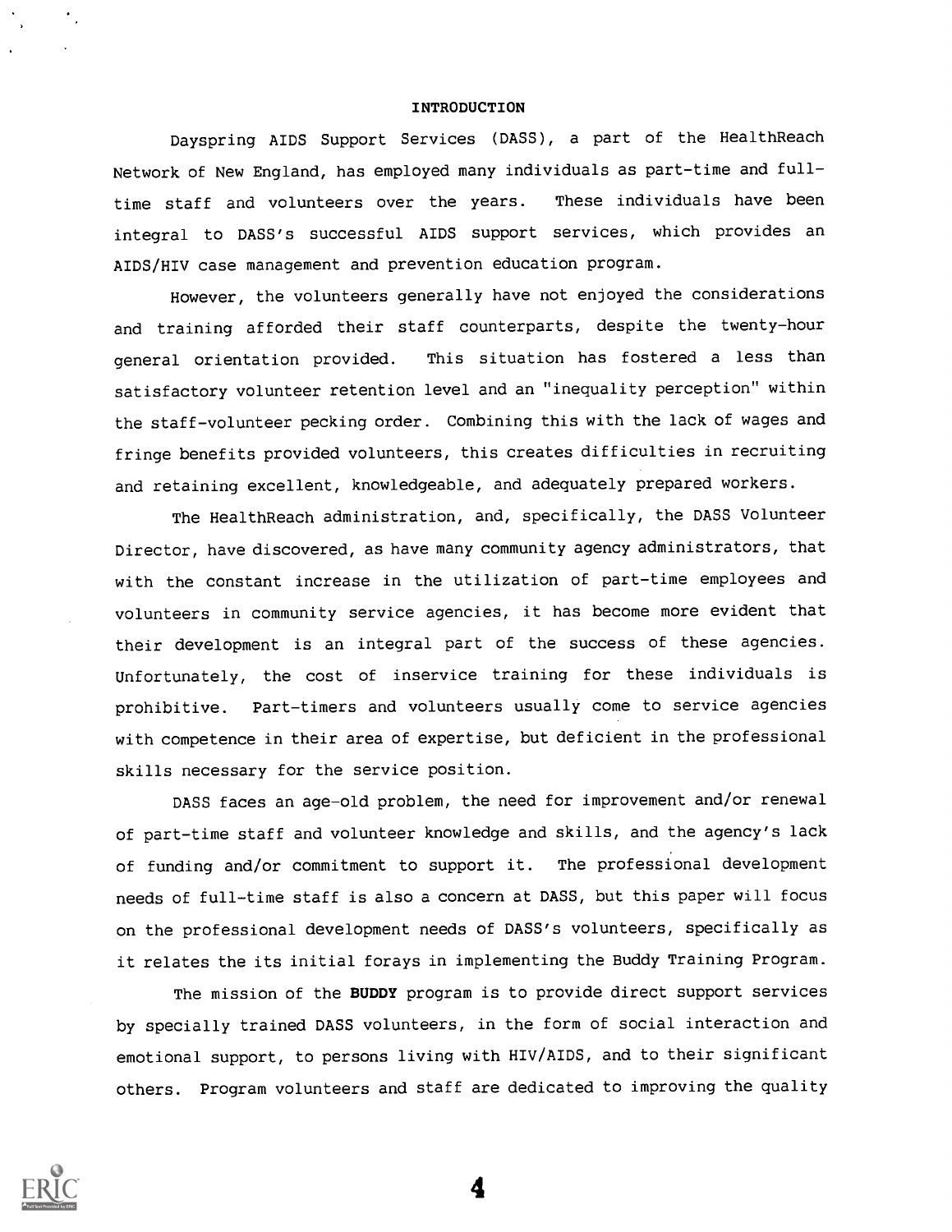of life for people with HIV/AIDS and increasing compassion for them and their loved ones by providing vital human services based on a philosophy of nonjudgmental support. The Buddy program serves as an adjunct to other realms of health care. DASS and its volunteers, in cooperation with an affiliated agency's staff, strive to dispel negative attitudes about the disease and to promote the positive well-being of those infected and affected by HIV/AIDS through the provision of support and companionship, including home and hospital visits and telephone calls.

### The Process

The resultant Buddy Program Handbook is the partial outcome of the work completed by the original DASS POD. The POD was a small support group, in this case, of nine members, who had been serving in the roles of Buddies to DASS clients living with AIDS/HIV. All members had completed the initial general DASS orientation and consisted of the following members (selfdescribed): a mental health professional, two female impersonators, the grandmother of a gay DASS volunteer, a social worker, a bisexual female college student, and a doctorally-prepared educator. The POD was facilitated by an experienced Buddy or Advocate, also a social worker. The DASS Volunteer Director served on the committee as well. The POD, established for the purpose of training/education on a quarterly basis geared to individual POD needs as assessed by the facilitator, was deemed the appropriate group to approve the Buddy Handbook which was to be developed by a DASS volunteer, also a POD member.

The process utilized to develop the handbook was neither complex nor original. The author gleaned information on Buddy programs for people living with AIDS/HIV from the internet, appropriate magazines and journals, and local AIDS/HIV programs. One fully developed program was identified as that belonging to the Los Angeles AIDS action group. Even with its highly-praised program, however, only a minute amount of information was provided the

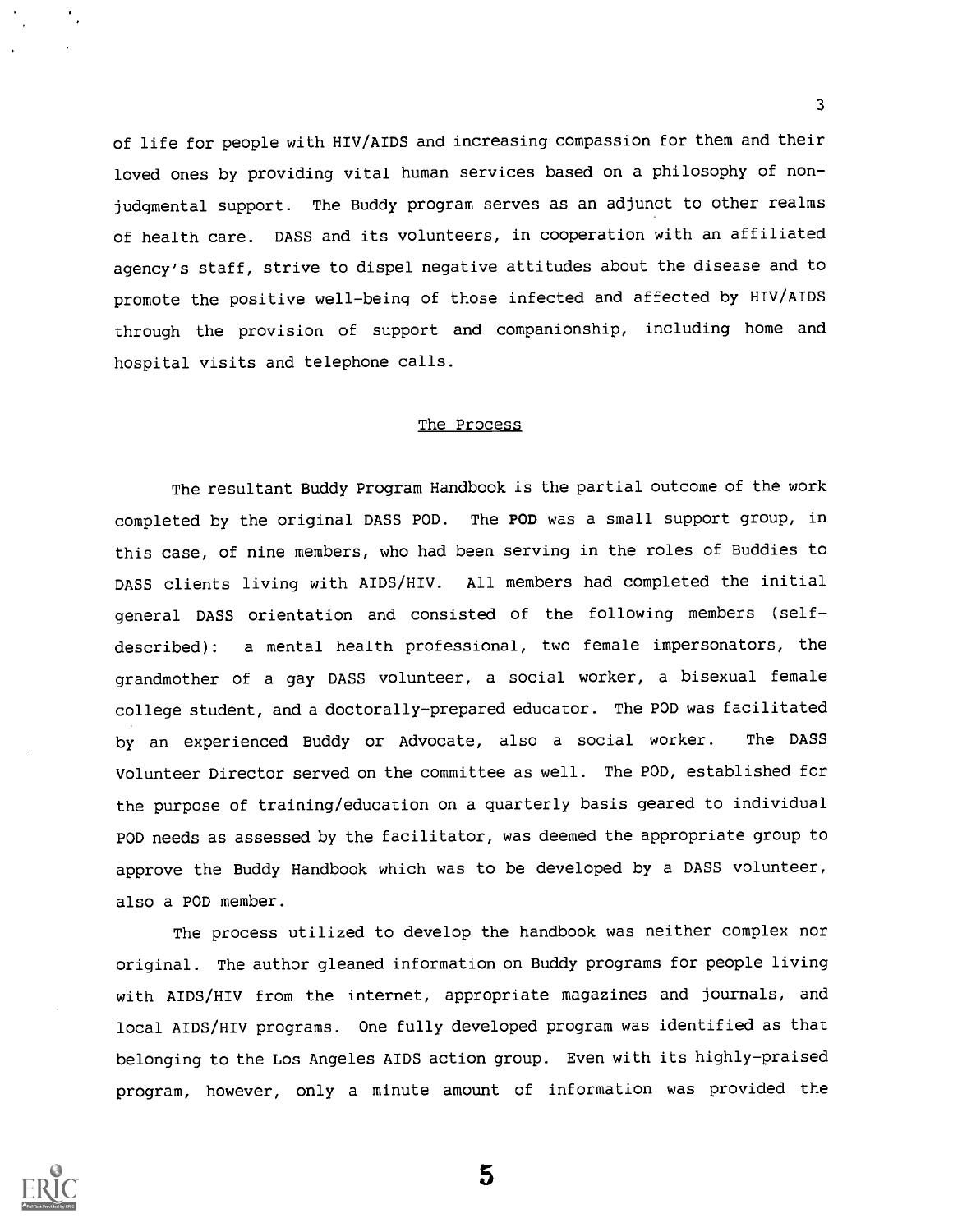internet researcher. Thankfully, Merrymeeting AIDS Support Services (MASS), located in Brunswick, Maine proved a rich source of information by way of handouts used to train volunteer and staff members enrolling in their Buddy program.

The first draft of the Buddy handbook, developed by this author, was reviewed by the DASS Volunteer Director who made minor grammatical corrections and recommendations for adding a list of AIDS/HIV resources available in the state. The Director provided the information and it was added as pages twenty through twenty-four in the final section of the manual. After the handbook was revised, the second draft was given to the members of the POD by the author at the next scheduled group meeting. The members were given one month to make suggestions for revisions. Each member took the task seriously, acknowledging the importance of the program's mission, rules and regulations. Not surprisingly, they were well-versed on the current and past litigation issues surrounding "confidentiality" as it relates to persons living with AIDS/HIV and an extensive discussion ensued.

At the following POD meeting, members made a few suggestions for substantive changes in the mission statement and the guidelines for POD members. Other suggestions for change involved semantic revisions. The most intriguing debate, involving the mission statement, was whether a Buddy could consider herself or himself to be a "care taker." It was decided that the support provided clients was primarily "emotional" and "social" in nature, with the express awareness that "physical," "spiritual," and "psychological," support was sometimes given. It was because of the liability issues surrounding the care of persons living with AIDS/HIV, that members shied away from incorporating these three latter aspects of support. It was for the same reason that the majority of members preferred not to use the term "care giver," choosing instead to label the assistance provided by the Buddy as "support."

The author made the requested revisions in the document, but only if the majority of the POD agreed. The third draft was returned to the DASS



4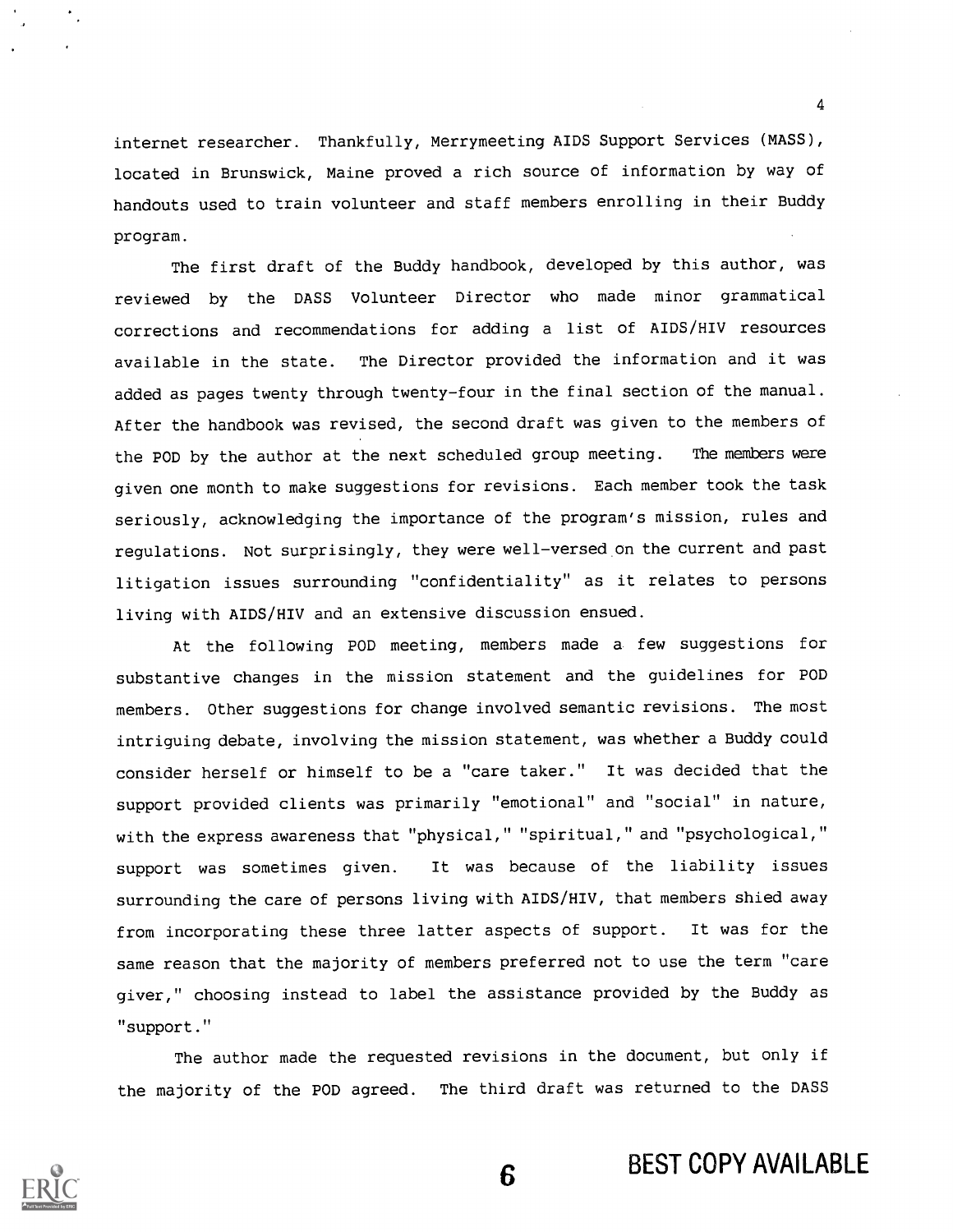Volunteer Director one week later for further appraisal. She shared the draft with other DASS staff and made a commitment to add missing pieces of the manual, such as a copy of the letter she routinely sent to potential Buddy volunteers and a copy of the HealthReach transportation policy. Other than including these few pieces, the handbook was complete and ready for implementation, having already been adopted by the POD. It was understood by everyone involved that time was needed to work through glitches that would ultimately surface during program implementation.

5

Overall, the group was proud of their efforts to upgrade and formalize the Buddy program at DASS. Unfortunately, shortly after the handbook was to be bound and distributed, the Volunteer Director, a member of the Peace Corps, left the agency. The handbook is being used as a guide for volunteers and staff, but it has not as yet evolved from its draft status. It is hoped that the administration will follow through on their commitment to formalize the program, but if not, even in its preemie-form, the Buddy Program Handbook, developed in the summer of 1997, is a powerful addition to the program. A copy of the subsequent product follows. It is believed that it will be extremely helpful to individuals or groups responsible for beginning or upgrading a Buddy program, and ideally, a motivated individual will take this work-in-progress, with the author's compliments, and thoughtfully push the project toward excellence.

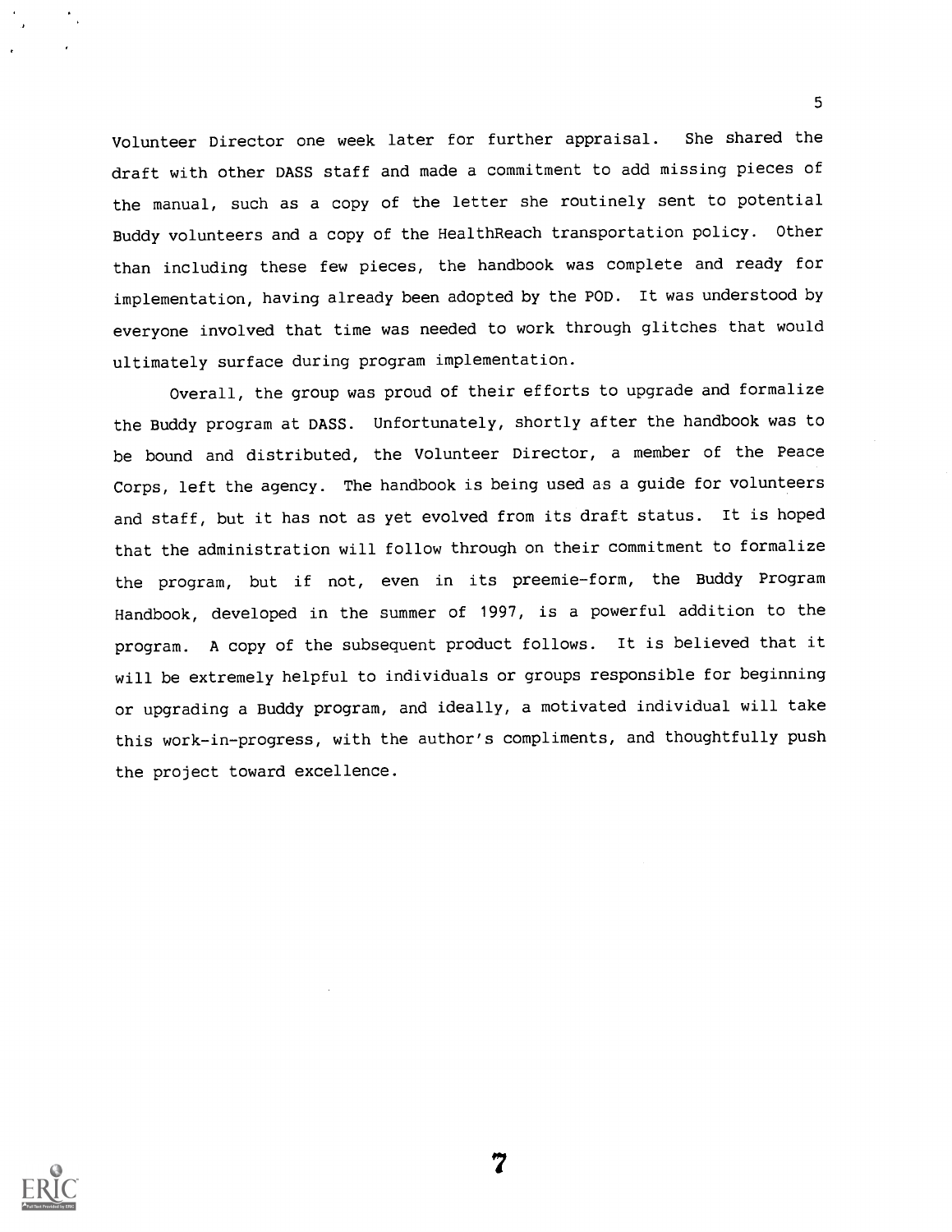

# Dayspring AIDS Support Services

a part of the llealthReach Network

PROPOSED

BUDDY PROGRAM

HANDBOOK

for

### DAYSPRING AIDS SUPPORT SERVICES (DASS)

HEALTHREACH NETWORK

32 Winthrop Street Augusta, Maine 04430 207-626-3435

Submitted by Dr. Norma McKinnon Dayspring Volunteer

June 1997

32 Winthrop Street . Augusta, Maine . 04330 . 207.626.3435

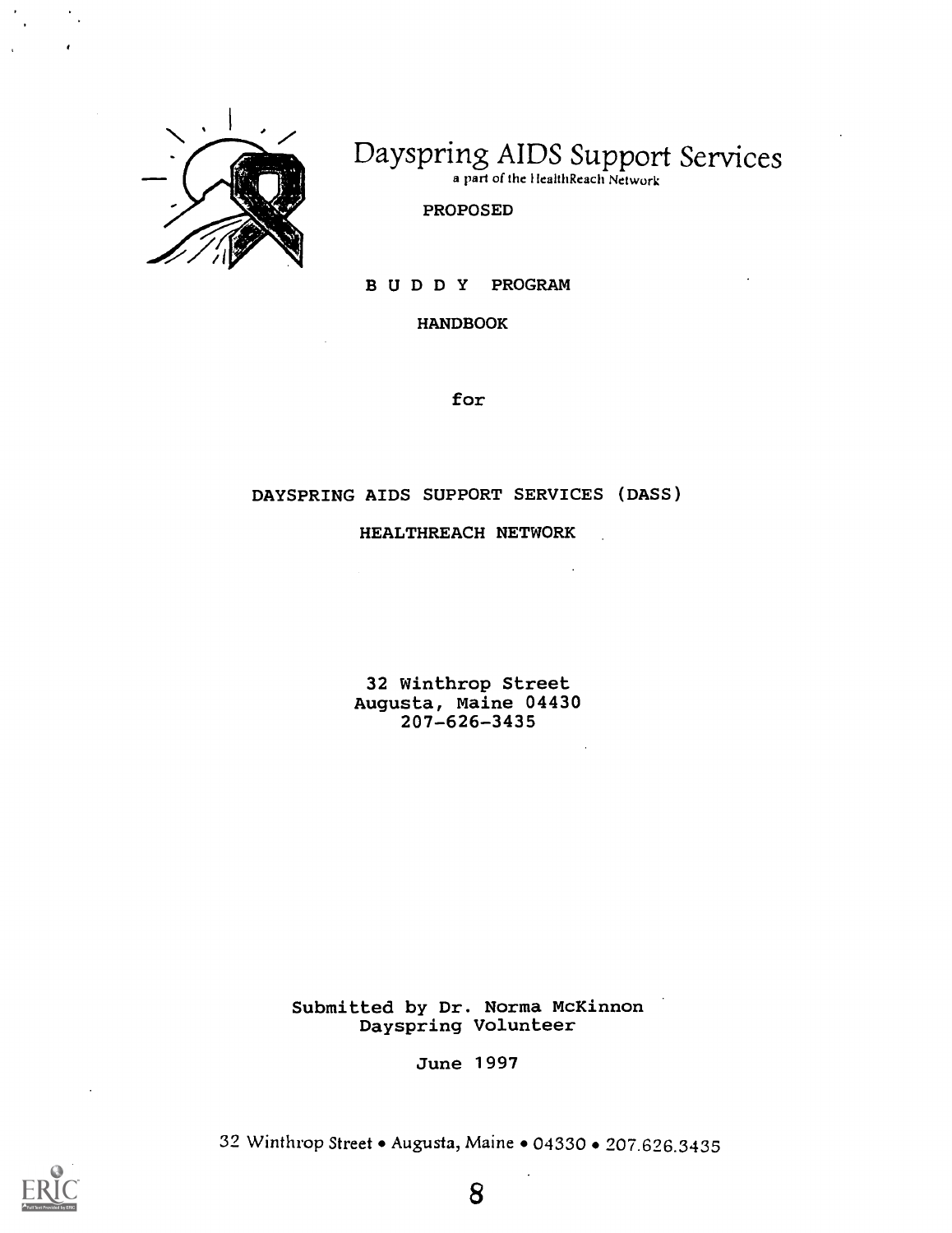## TABLE OF CONTENTS

 $\frac{1}{\sqrt{2}}$ 

|                                | Page           |
|--------------------------------|----------------|
| INTRODUCTION                   | 1              |
| Mission Statement              | $\overline{2}$ |
| What Is The Buddy Program?     | 3              |
| What Is It Like To Be A Buddy? | 5              |
| <b>GUIDELINES</b>              |                |
| POD Members                    | 6              |
| CONTRACTS AND FORMS            |                |
| Buddy Contract                 | 8              |
| Client Contract                | 10             |
| Confidentiality Agreement      | 11             |
| Client Release Form            | 12             |
| Volunteer Time Sheet           | 13             |
| Copy Of Letter To Client       | 14             |
| Copy Of Letter To Buddy        | 16             |
| POLICIES AND PROCEDURES        |                |
| Suicide                        | 17             |
| Managing Intoxicated Persons   | 18             |
| Transportation                 | 19             |
| <b>RESOURCES</b>               |                |
| HIV/AIDS Resources In Maine    | 20             |



 $\frac{1}{2} \sum_{i=1}^{n} \frac{1}{i} \sum_{j=1}^{n} \frac{1}{j}$ 

 $\ddot{\phantom{a}}$ 

 $\sim 10^{-11}$ 

 $\ddot{\phantom{a}}$ 

9

 $\bar{\mathcal{A}}$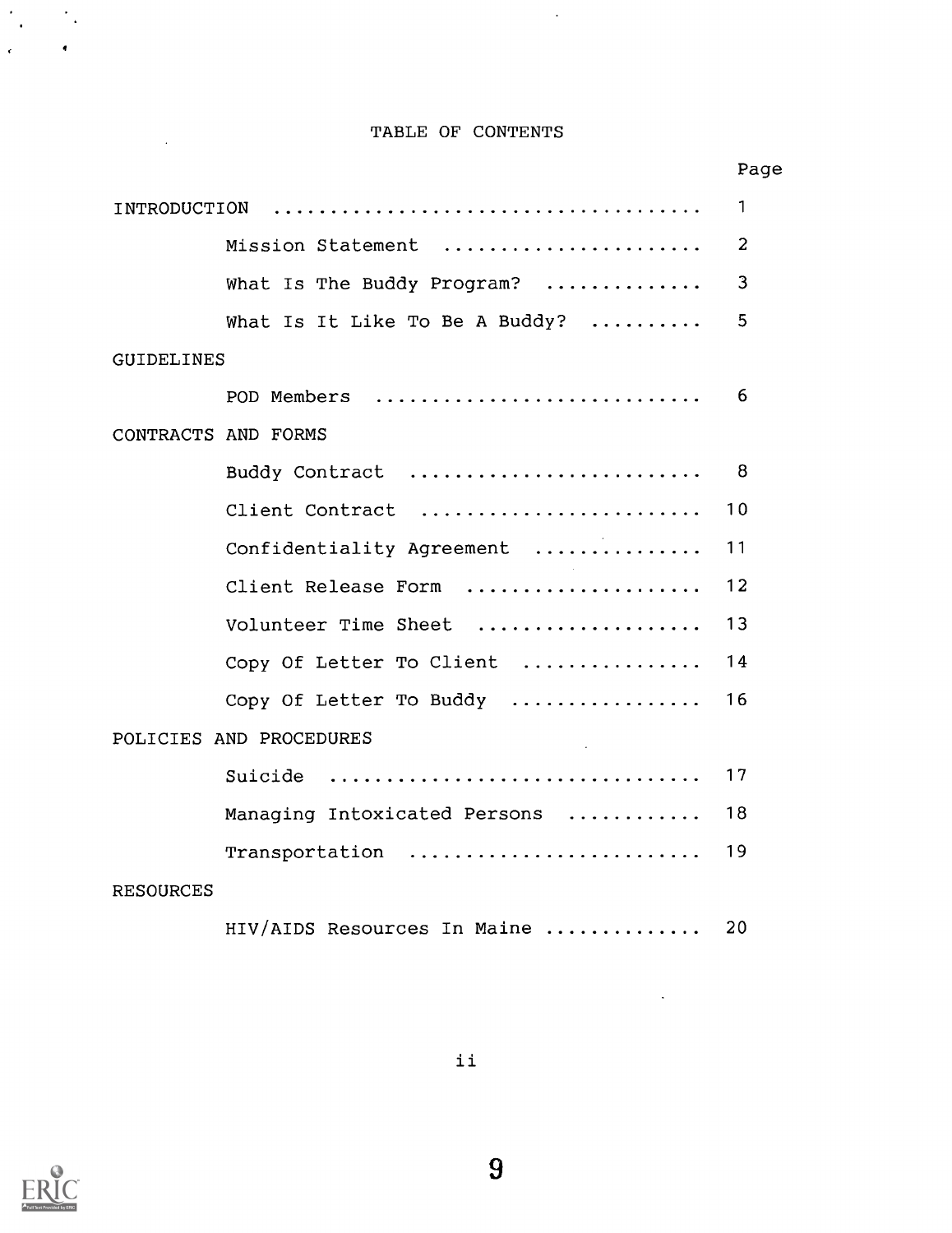

Dayspring AIDS Support Services

a part of the IleallhReach Network

### HealthReach NETWORK

### DAYSPRING AIDS SUPPORT SERVICES (DASS)

### Introduction

Dayspring is HealthReach's AIDS/HIV case management and prevention education program. It provides its clients with assessment services, develops plans of care, and helps coordinate, monitor and evaluate those persons affected by HIV. Services are available for persons who are HIV -positive or living with AIDS, their families, and significant others. DASS's case managers act as advocates to ensure that clients receive the health care and community services, as well as the group counseling and support they need to help them understand and cope with HIV. DASS offers the BUDDY PROGRAM, which is organized by Merrymeeting AIDS Support Services for clients of DASS. The BUDDY PROGRAM trains volunteers to provide vital social interaction and emotional support to persons with HIV/AIDS and also to care-givers, family members, spouses and others affected by the disease. Finally, DASS staff and volunteers participate in community activities designed to increase awareness about HIV/AIDS. DASS's prevention education<br>specialists. Offers, presentations, and workshops, for area specialists offers presentations and workshops for area<br>businesses, civic groups and school districts. All **DASS** businesses, civic groups and school districts. services are strictly confidential.

# BEST COPY AVAILABLE

32 Winthrop Street • Augusta, Maine • 04330 • 207.626.3435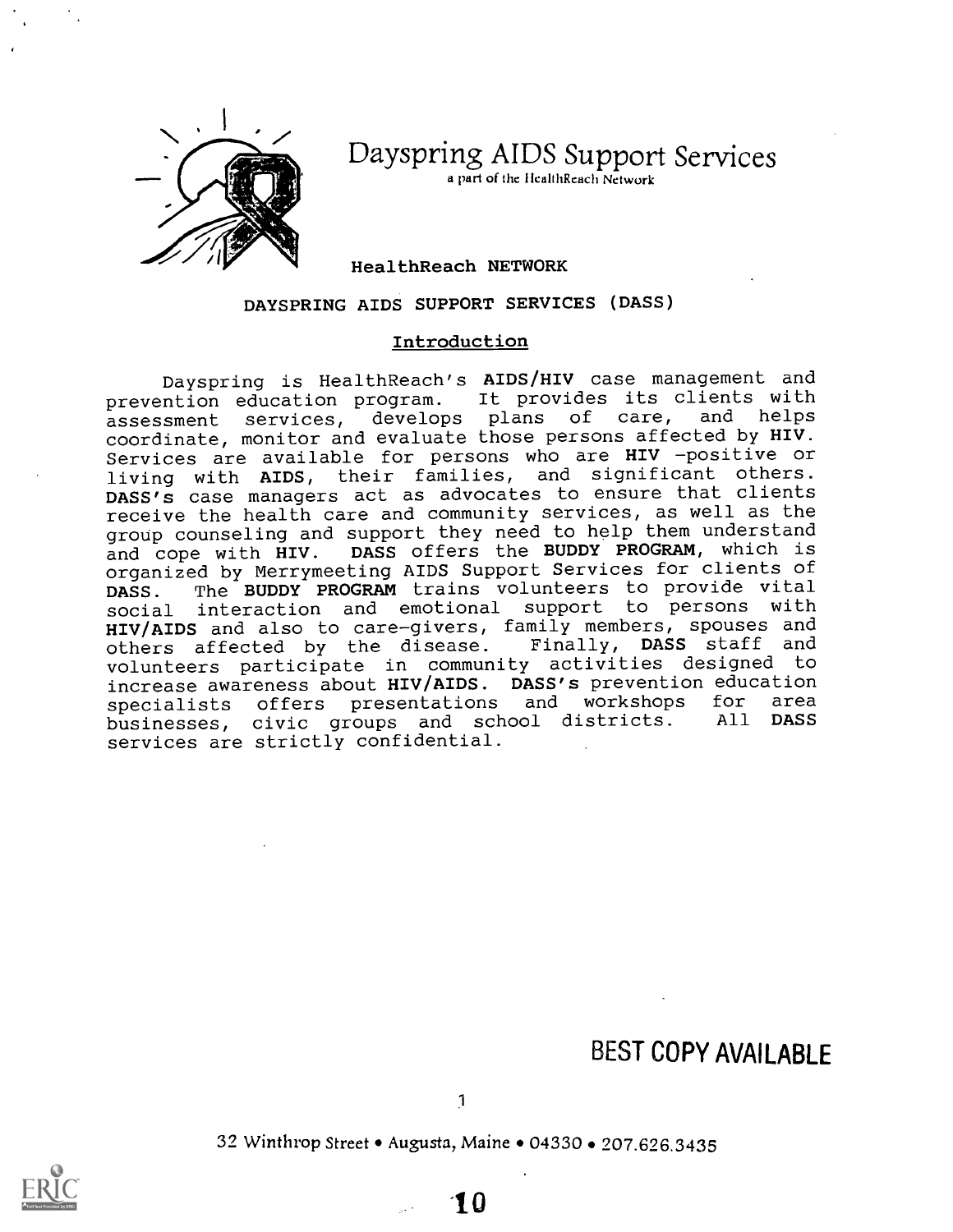### MISSION STATEMENT

The purpose of the BUDDY program is to provide direct support services by specially trained DASS volunteers, in the form of social interaction and emotional support, to persons living with HIV/AIDS, and to their significant others. Program volunteers and staff are dedicated to improving the quality of life for people with HIV/AIDS and increasing compassion for them and their loved ones by providing vital human services based on a philosophy of nonjudgemental support. The BUDDY program serves as an adjunct to other realms of health care. DASS and its volunteers, in cooperation with MASS staff, strive to dispel negative attitudes about the disease and to promote the positive well-being of those infected and affected by HIV/AIDS through the provision of support and companionship, including home and hospital visits and telephone calls.

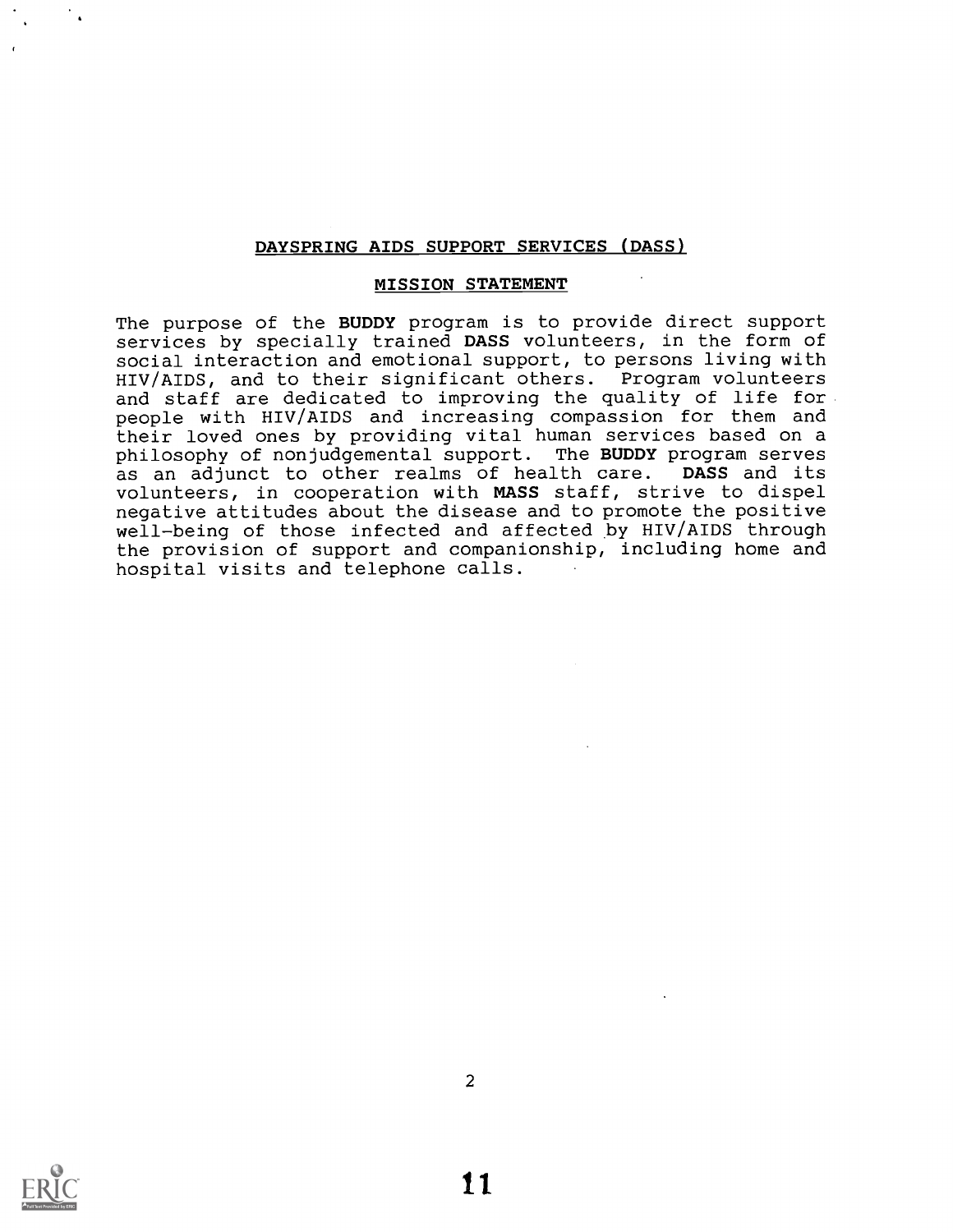### WHAT IS THE BUDDY PROGRAM?

The BUDDY program offered at DASS is organized under the auspices of Merrymeeting AIDS Support Services (MASS) located in Brunswick, Maine. To participate in the program, a volunteer must complete a twenty hour training program provided by DASS/MASS, and must also fill out an application and be interviewed. The training program is the only BUDDY training offered in the state of Maine, and is offered twice each year at DASS, and several other times throughout the year in different parts of the State, at no cost to volunteers. Participants who successfully complete the program are awarded a Certificate of Achievement.

After successfully completing training, Buddies are assigned to small support groups, referred to as PODS. PODS are facilitated by members of the mental health profession, clergy, social workers, or educators, and may be co-facilitated by experienced Buddies (Advocates). It is required that Buddies attend all POD meetings. Two meetings per year may be excused<br>with prior approval by a facilitator. On-going with prior approval by a facilitator. training/education on a quarterly basis, geared to individual POD needs as assessed by facilitator, will be documented and approved by the Program Coordinator. The BUDDY Program provides volunteers with training in listening without judgement, specific communication skills, bereavement awareness and insight, current information on HIV/AIDS, and substance abuse.

Currently PODS are located in Augusta, Bath, Portland,<br>Waterville, Lewiston, Farmington, Rockland, Bangor, and Waterville, Lewiston, Farmington, Rockland, Bangor, and<br>Ellsworth. The Bangor, Ellsworth and Rockland PODs are The Bangor, Ellsworth and Rockland PODs supported by Eastern Maine AIDS Network, DownEast AIDS Network and Waldo-Knox AIDS Coalition, and the Augusta POD is supported by DASS.

Buddies spend at least two to five hours weekly in communication with the Client. A Buddy provides emotional and social support to his/her Client based on the core values of respect, compassion, honest communication, and unconditional<br>love. Each individual and each relationship are different. The love. Each individual and each relationship are different. founders of the BUDDY program considers it vital to, and necessary for staff and volunteers to respect these differences while adhering to the guidelines of the program.

When a Client is identified, s/he will be interviewed by the Program Coordinator or his/her designee, who determines a suitable Buddy. Clients are asked to sign a release form allowing DASS staff and volunteers to speak with any care-giver (physician, case manager, etc.) that the Client names on the form. Confidentiality and reporting policies are explained to the Client by the Buddy and the Facilitator. All matches will

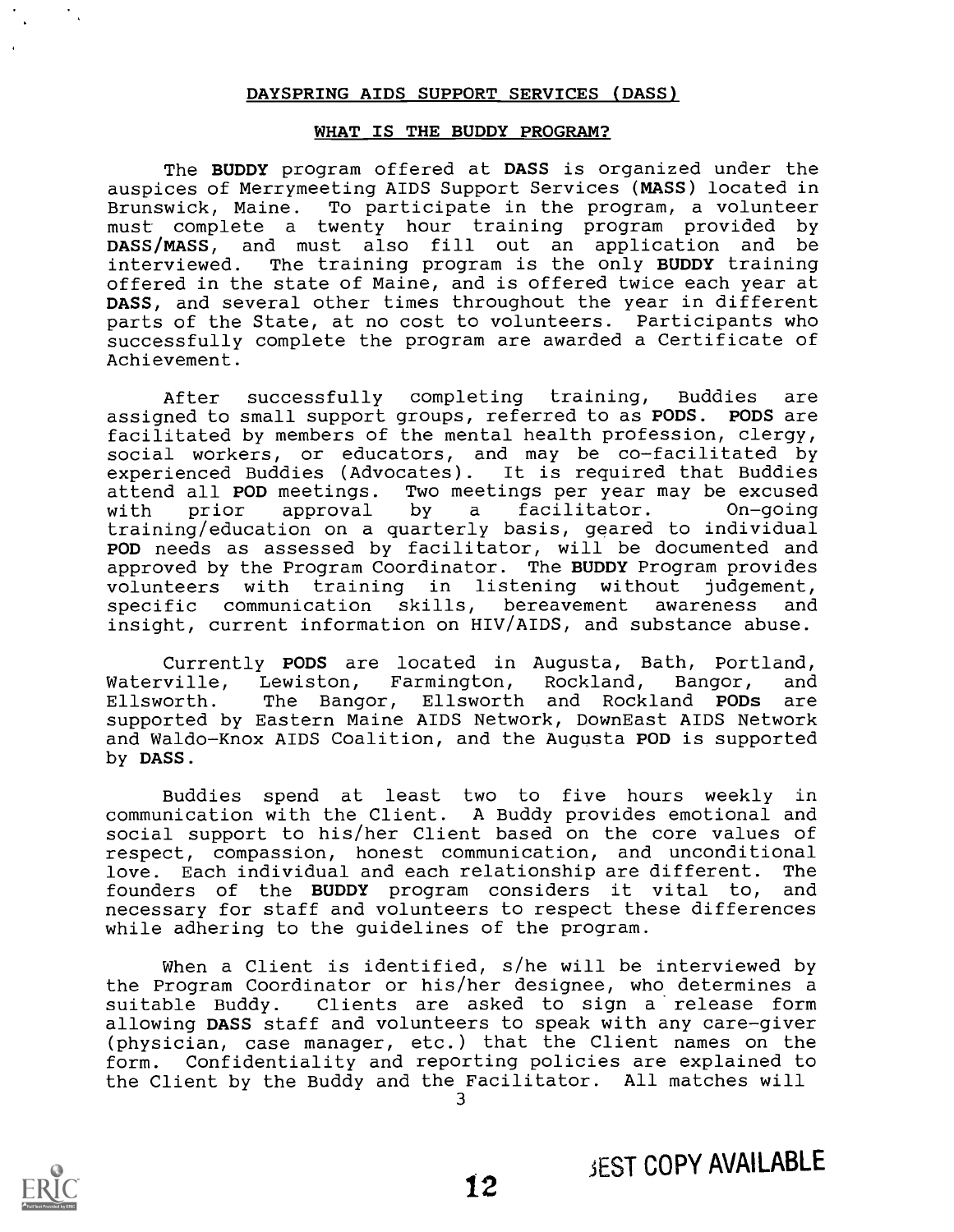be evaluated after six to eight weeks to ensure comfort and satisfaction in the relationship. Assuming the match is successful, it may continue indefinitely. Volunteers commit to one year with the option to renew each year. At the end of the year's commitment, the volunteer meets with the Facilitator to review participation. Clients will also be contacted by DASS staff to review the relationship. In the event of the Client's death, the Buddy will meet with the Facilitator and/or other DASS staff to ensure time for processing within the POD and also for time to reflect and consider doing this work again,<br>different work within DASS or leaving the Program. It is different work within DASS or leaving the Program. considered essential for volunteers to have time and support for personal reflection and grief work, to ensure optimum service to the Clients and its volunteers.

Certain boundaries are maintained within the Buddy/Client relationship by DASS and if violated may result in termination, such as: illegal drug use; alcohol abuse; sexual relations between Buddy and Client; and any actions that may endanger Buddy, Client or others.

Buddies provide a relationship where Clients can expect compassion, respect, and support. This program serves an identified need for emotional and social support of Persons living with HIV/AIDS. Studies, such as those conducted by the AIDS Project Los Angeles (APLA), have shown that people who are supported emotionally have less stress and stronger immunity. "What makes Buddy volunteers so special is their ability to provide support by listening. One of the greatest gifts they can provide is their presence - sitting quietly with the patient, talking or listening" (APLA Optimist Newsletter, Spring 1996). Individuals who are interested in becoming a DASS Buddy, are encouraged to call DASS's Volunteer Director at (207) 626-3435. Without a doubt, the

BUDDY Program positively impacts the Clients' quality of life.

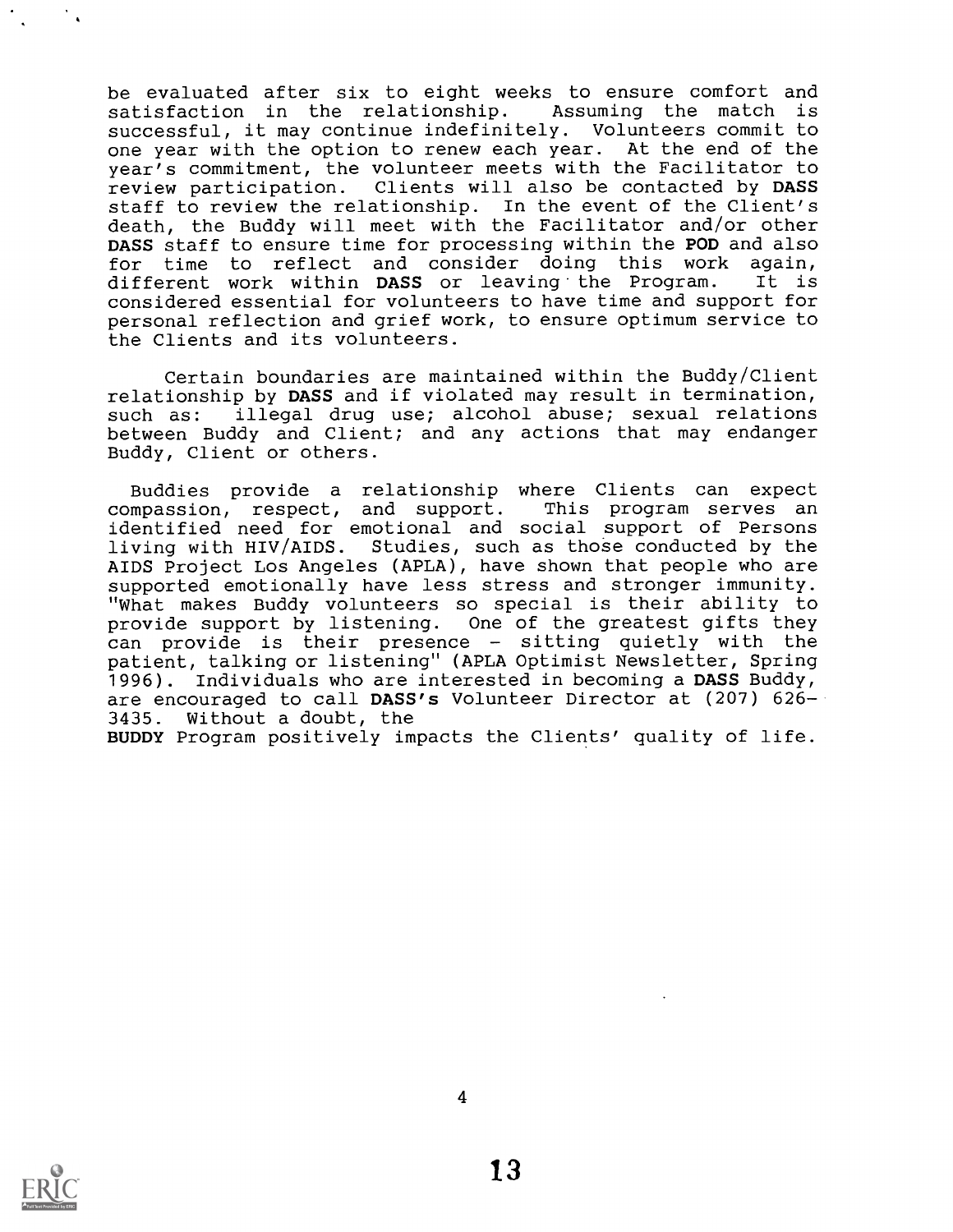### What Is Like To Be A Buddy?

Buddies come from all facets of life and their reasons for volunteering to be Buddies to persons living with HIV/AIDS are often as diverse as the individuals are themselvers. Along with others in the Augusta POD, we have a Buddy who is a grandmother, a Buddy who is a doctor, one who is a female impersonator and another who is a university student. Despite the diversity of the groups characteristics, their comments about the Buddy program exhibit <sup>a</sup> common theme that attests to the Buddy Program's positive impact on the quality of life of persons living with HIV/AIDS. Following is a sampling of thoughts about the Program expressed by DASS Buddies at a monthly POD meeting:

"I feel as if I'm finally doing some real-life, genuine, hands-on service instead of simply teaching theory or talking about a professional's responsibility to serve those in need." (N. McKinnon)

"I feel a special bond with my Client, and although I have only been his Buddy for a little over a month, I know that our relationship is making his life richer." (N. McKinnon)

### ADD ADDITIONAL BUDDY COMMENTS HERE!

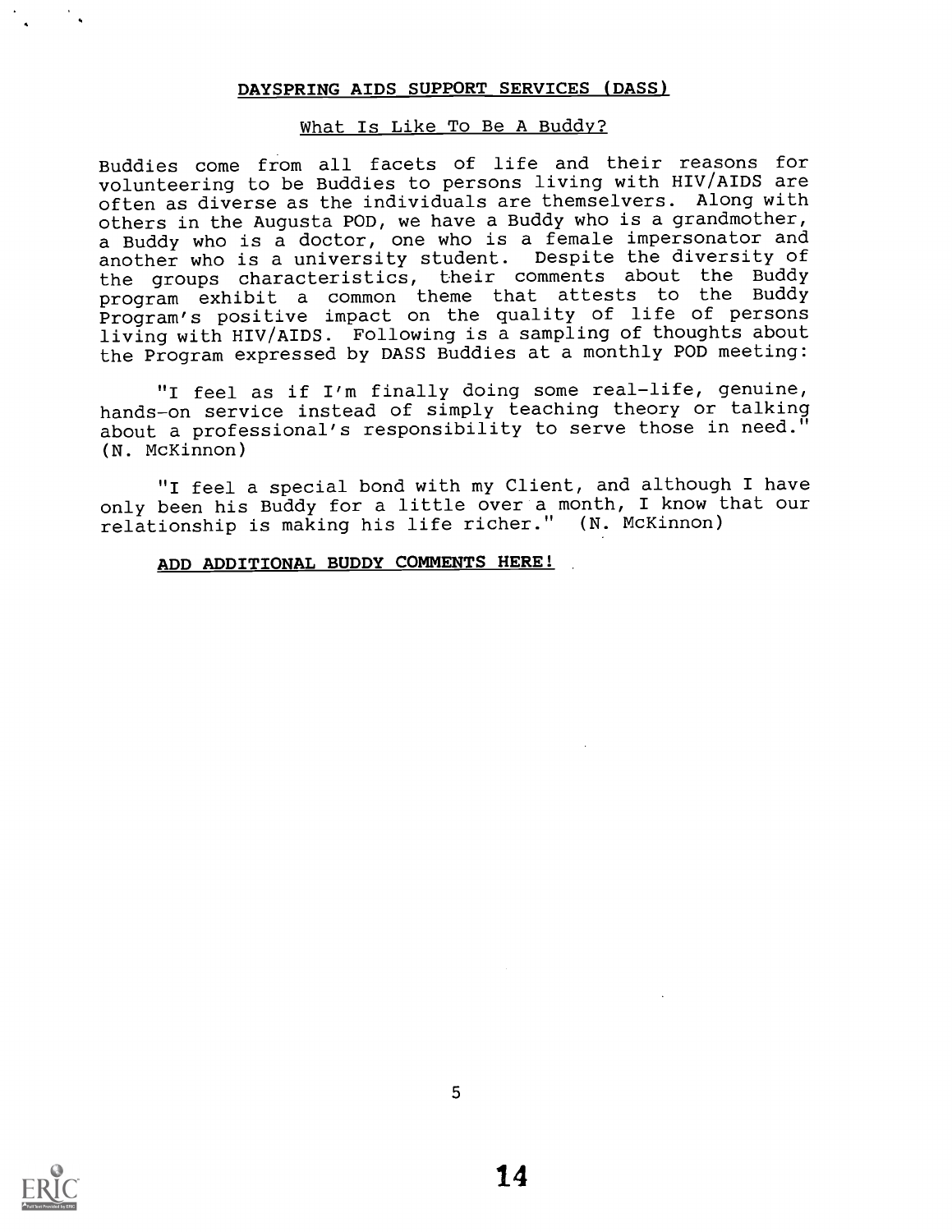### GUIDELINES FOR POD MEMBERS

1. Take full responsibility for your own journey. Others can guide and support you, but only you can find your own truth.

2. Take your share of responsibility for the effectiveness and health of the group. This means helping to keep the group focused on its task and paying attention to the group process to be certain that the task does not get done at the cost of healthy relationships within the group.

3. Honor your own process and that of others. Let it be okay for members to be in different places and to see different truths. We are all like the proverbial blind people, each touching, respectively, a different part of the elephant and trying to describe the whole animal.

4. Try to be mindful of others' likely reactions. This does not mean avoid conflict. It means remembering to reassure others of one's respect, regard, or even affection when sharing a perspective that another may take as hostile to their own stance. If you feel hurt or crazy or angry in response to what someone else says or does, tell them directly and with as much empathy as possible. Use "I" statements. ("When you say..., I  $feel...$ ").

5. Talk with one another, not just to the Facilitator. Help one another when you think someone needs comforting, reassurance, support, challenging, or encouragement.

6. Take responsibility for getting your needs met. Say what you want and need while being aware that you cannot always have everything you ask for (although asking certainly ups the odds of success).

7. All Buddies are equal. Bring your full wisdom to the group. Do not disempower yourself by waiting for someone else to know what you know or what you see. Often what we find missing in a group is what we alone could provide.

8. Take responsibility for being part of the group decisionmaking process.

9. Take responsibility for your own participation or nonparticipation. Do what fits for you and not what does not fit. Use your own creativity to tailor exercises or activities to your own style, priorities and needs. Ask for assistance from others when needed.

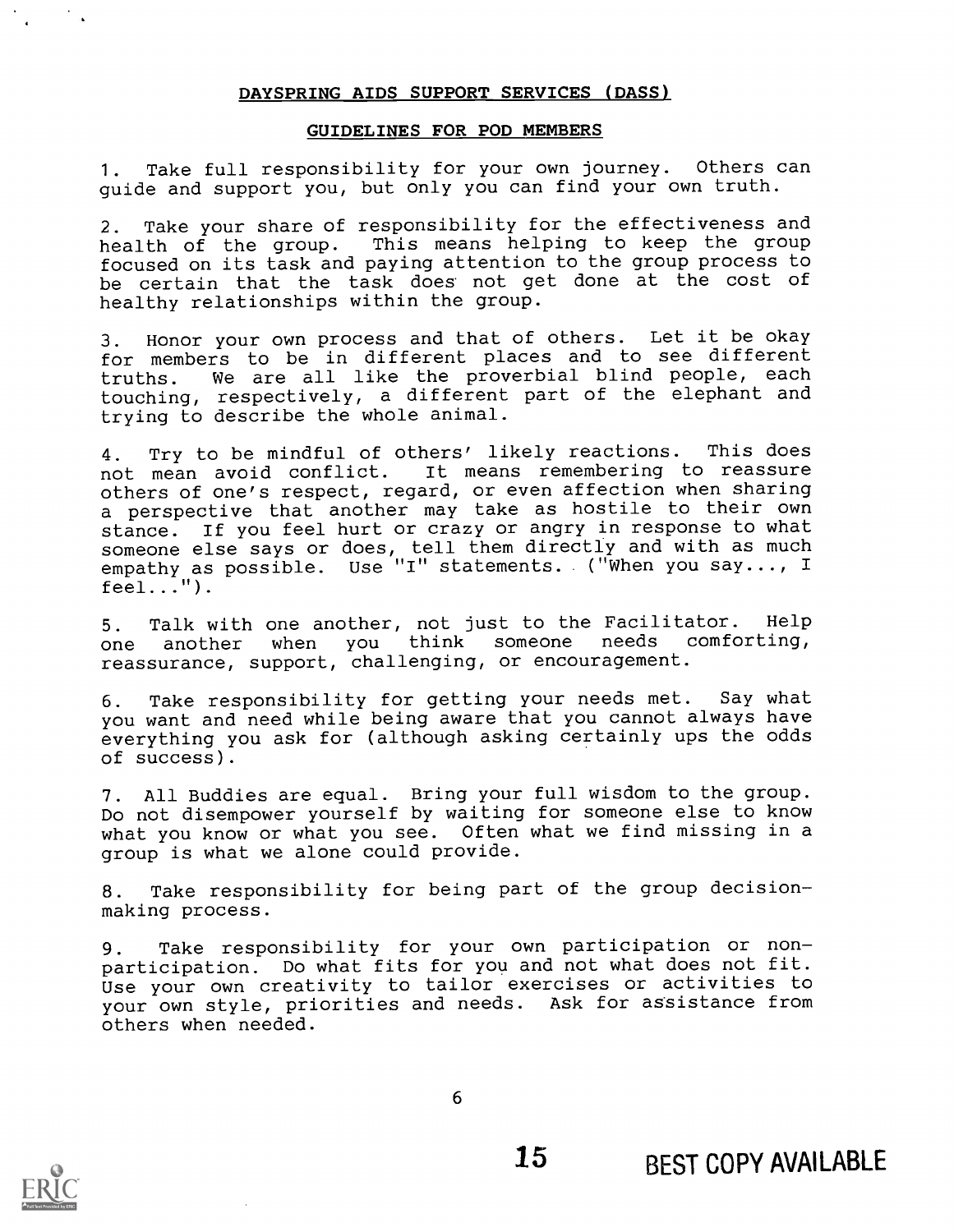10. Stay in touch with your deeper, wiser self to determine whether you should be in this particular group. If you believe you should, then be as present as possible. If not, go where your heart leads you.

11. Try to accept the possibility that you may not establish a Buddy relationship the first, second, or even third visit. Your greatest service is to just be there so that the client will know someone cares. You can be a loving beneficial presence. Simply, continuity is one of the most important gifts you have to offer.

12. When stepping forward to do this work, try to consider committing to the program rather than to an individual client. This way, if an assignment does not work out, you do not see yourself as a failure. Sometimes an assignment to a particular client is just not meant to be, but there is someone out there waiting for you.

13. Be hopeful in communications with your client, but not dishonest.

14. Up-date your Buddy Contract, Client Contract, Client Release Form and Confidentiality Agreement yearly with your Facilitator. These forms are provided in this handbook.

15. Each Buddy agrees to be receptive to feedback from Facilitator and DASS staff.

16. Remember, the DASS Volunteer Director and case-workers, along with POD members and Facilitator are always available if you have questions, concerns, doubts, or just need to talk.

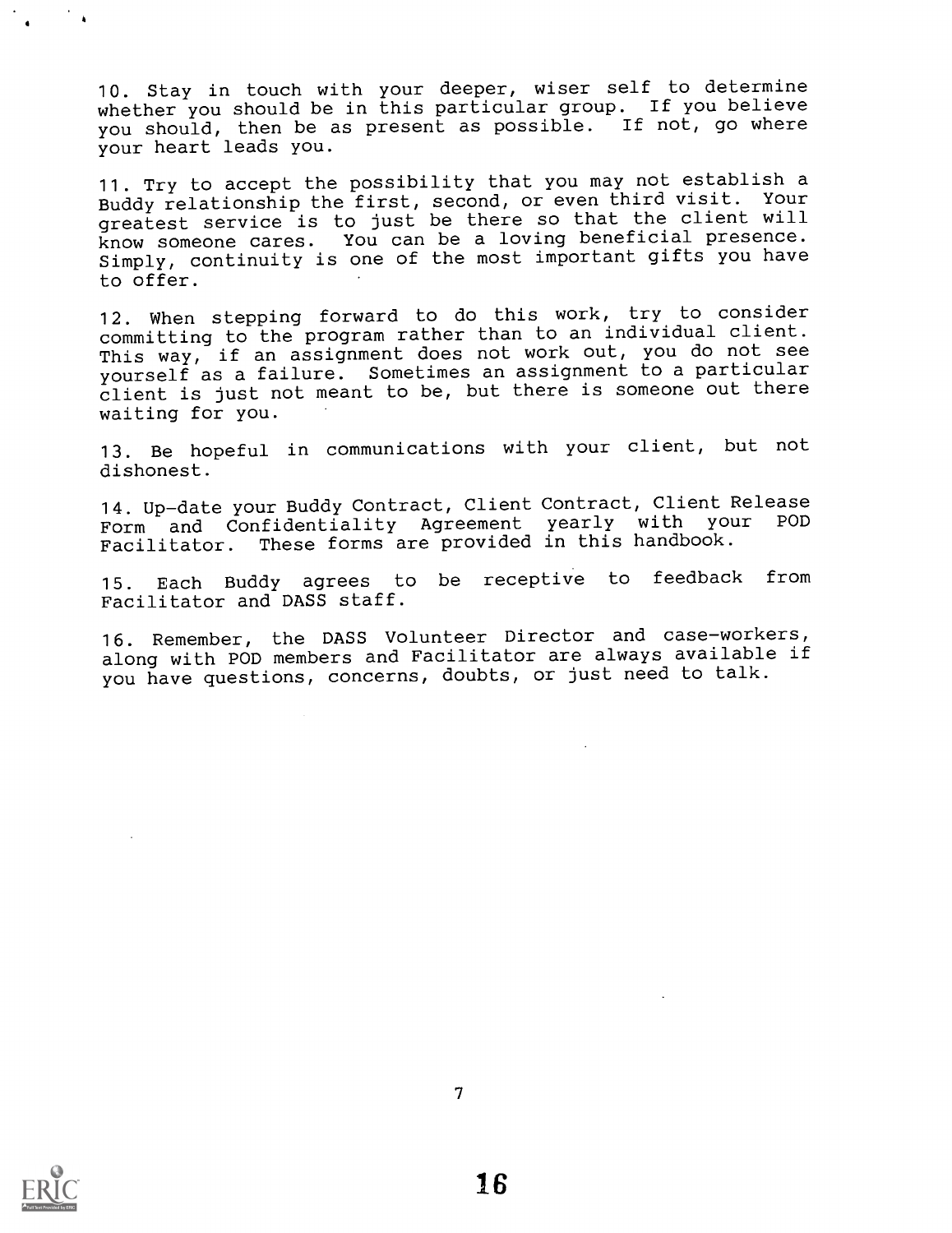### BUDDY CONTRACT

1. Buddies shall maintain strict confidentiality concerning any information that could possibly identify any client or volunteer.

2. Buddy's commitment to the program is for a minimum of one year.

3. Each Buddy must be able to commit a certain number of hours per week (between two and ten with an average of five) to the client. Hours include drive time, phone calls, correspondence, visits and POD meetings. It is essential that you keep track of the time you invest in travel, visitation, telephone calls, etc. on the time-log provided in this handbook.

4. Each Buddy must attend monthly support group meetings. If a Buddy is unable to attend a meeting, s/he must call the group Facilitator before the meeting with an update. There is also a requirement to attend continuing education inservice sessions to be held quarterly.

5. Each Buddy is expected to call his/her assigned client within 48 hours of receiving the assignment and arrange a time to meet in a neutral location, such as a coffee shop.

6. Each Buddy will respect appointment times and places as agreed, keeping in mind the client's emotional vulnerability. Buddy's will change appointments only when absolutely necessary. If delayed, call your client immediately.

7. Set limits accordingly. Be clear as to when and where you can be called; how much time you can provide; and what support you are willing to provide. These limits can be relaxed as the relationship matures.

8. If unable to continue seeing a client because of vacation plans or illness, Buddies are requested to consult with the Facilitator to find a replacement, within the POD if possible, who will cover the client.

9. In choosing and assigning Buddies and in accepting clients, the Buddy Program does not discriminate on the basis of race, gender, sexual orientation, religion, age, national or linguistic background, income level, marital status, or HIV antibody status. Buddy's must refrain from imposing their own belief system on clients.

10. Upon the death of a client, a Buddy will not be assigned before three months has passed. No Buddy is expected to commit to a relationship during or directly after any major trauma in his/her life. <sup>8</sup>



17 BEST COPY AVAILABLE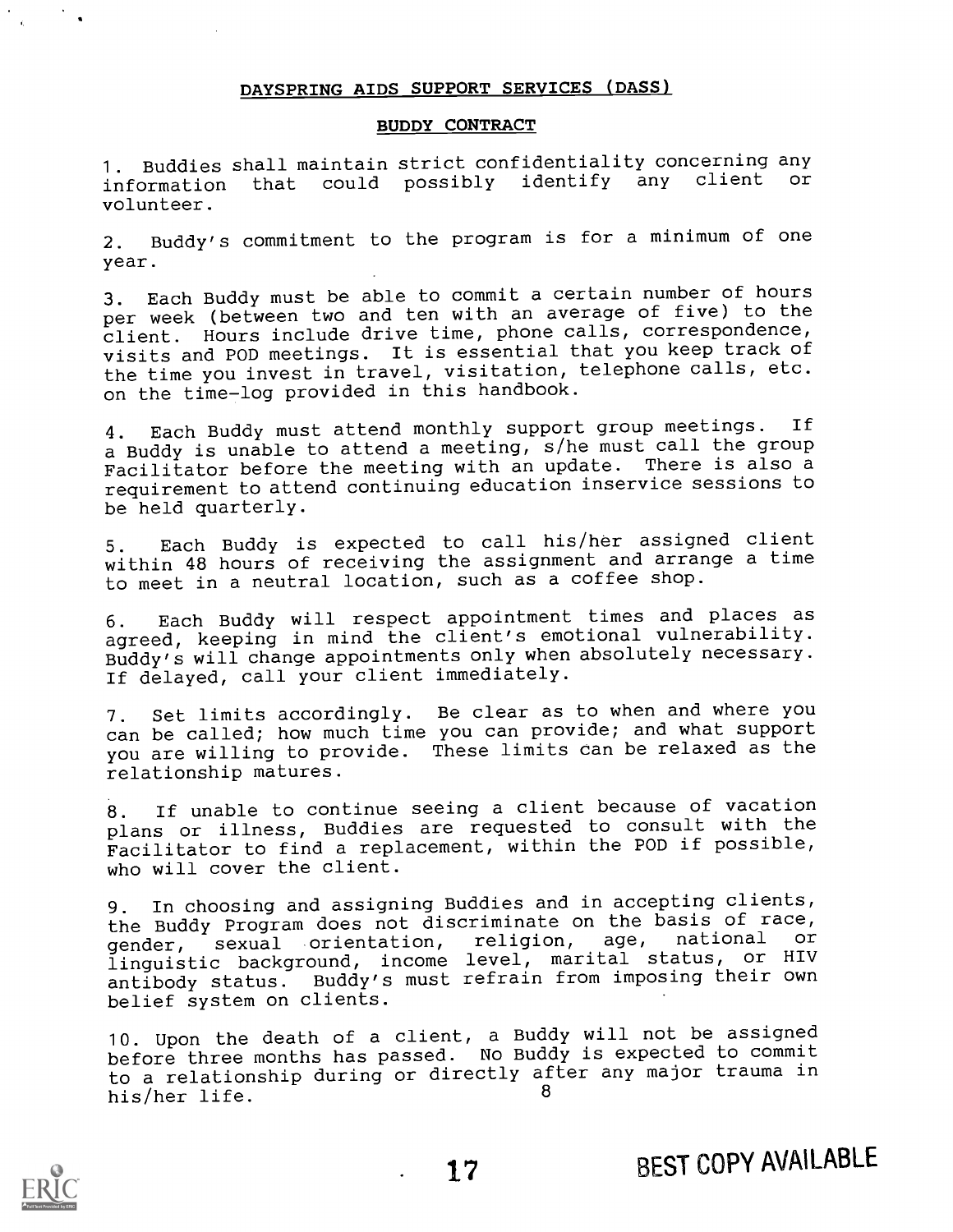11. Buddies shall not have sexual relations with their clients. If that situation occurs, the Buddy will be asked to leave the program and the client will be reassigned.

12. Situations involving substance abuse and/or suicide must be discussed both in POD meetings and with the Program Director.

13. Buddies and clients will not use illicit drugs together.

14. Buddies shall not give personal, direct financial assistance to clients.

15. It is recommended that Buddies not be their clients executors or powers of attorney or any other legal appointment or proxy over either person or property.

16. Buddies are not to accept substantial gifts or bequests from clients.

17. If the client moves, changes phone number, or dies, the Buddy should contact the Facilitator and/or DASS office.

18. Ascertain the following about your client: a friend's name and number; his/her doctor and the hospital usually used; and the case manager's name and number.

19. Do not feel that you must know all the answers or have a solution to every problem. It is okay, and in some cases encouraging, to say "I don't know" or "I will try to find out for you."

20. Do not become involved beyond your capabilities either physically, emotionally or in counseling the client.

21. Never smoke in a client's presence unless s/he smokes and invites you to do so.

22. Do not provide the client with food until checking his or her dietary restrictions.

23. Buddies should offer social and emotional support. Practical support, such as shopping, meal preparation, transportation, etc., is at the Buddy's discretion and availability. Minimal direct care such as bathing, may be performed at the discretion of the Buddy. Never perform medical procedures and always follow universal precautions to protect yourself when in contact with body fluids.

24. Buddies shall not attempt to provide medical advice or service to the client and shall refer all medical questions to medical professionals or case managers.

 $\overline{q}$ 

 $Volume:$   $Date:$   $Date:$   $Date:$   $Date:$   $Date:$   $Date:$   $Date:$   $Date:$   $Date:$   $Date:$   $Date:$   $Date:$   $Date:$   $Date:$   $Date:$   $Date:$   $Date:$   $Date:$   $Date:$   $Date:$   $Date:$   $Date:$   $Date:$   $Date:$   $Date:$   $Date:$   $Date:$   $Date:$   $Date:$   $Date:$   $Date:$   $Date:$   $Date:$   $Date:$   $Date:$   $Date:$ 

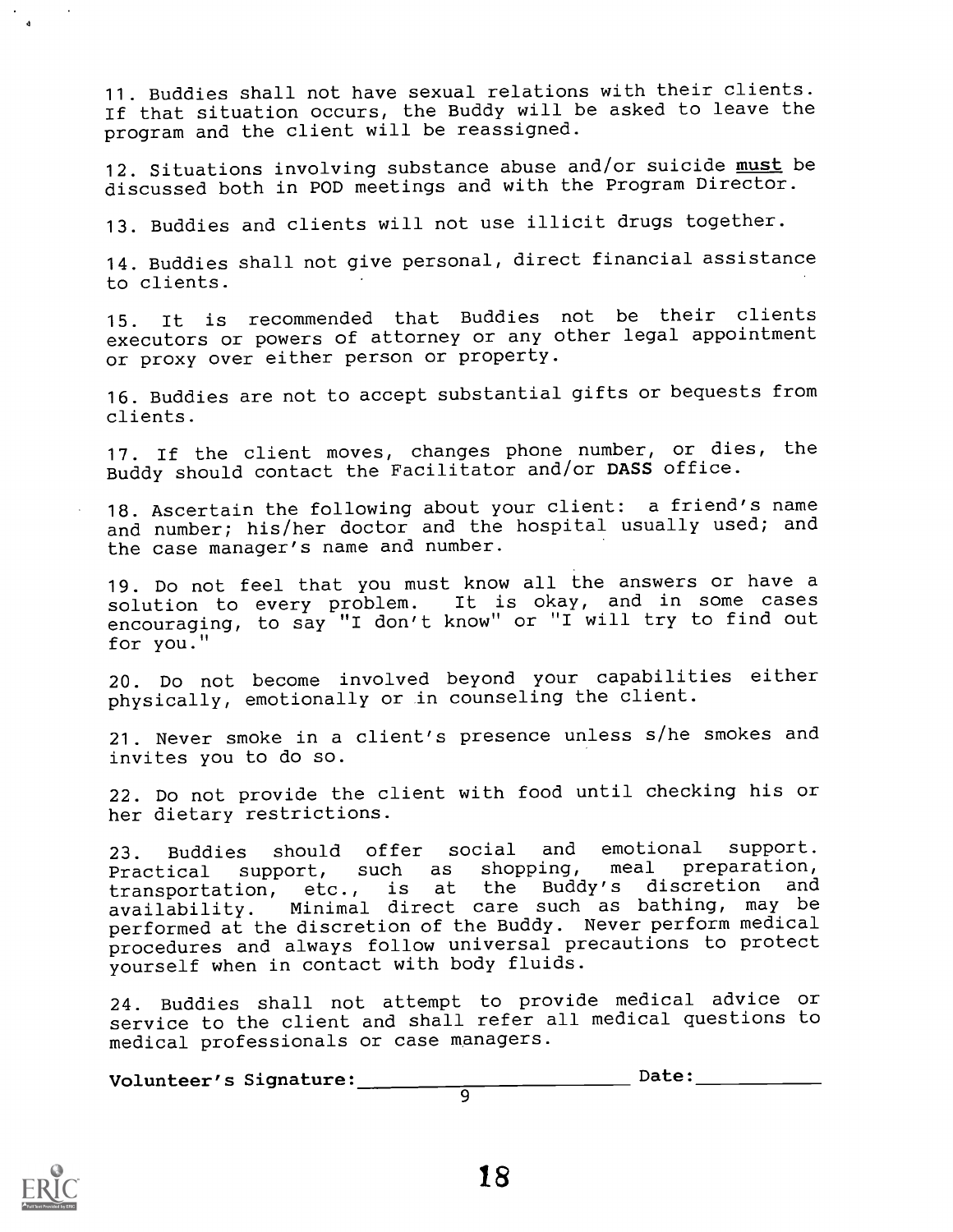### DAYSPRING AIDS SUPPORT SERVICES (DASS) CLIENT CONTRACT

The following guidelines are meant to help a person with HIV/AIDS understand the limitations and responsibilities of the Buddy Program:

1. Volunteers observe strictest confidentiality. Buddies discuss the relationship only with POD leaders and the POD (Buddy Support Group). Clients can be referred to on a first name basis within the POD. A Client who is paired with a Buddy is also asked to respect the Buddy's confidentiality.

2. Clients may request specific characteristics in a Buddy (example: gender, sexual orientation, age, etc.). The Program Coordinator and Facilitator will make every attempt to meet these requests. However, selection of the Buddy also depends on availability, geography, etc.

3. If a Client has a complaint concerning his/her Buddy, s/he is asked to contact the POD Facilitator, his/her Case Manager, or the Program Coordinator for a resolution of the problem. If the Client wishes to terminate the relationship for any reason, s/he need only call the Facilitator or Program Coordinator and does not need to confront the Buddy. If the Client wishes to be re-matched, s/he will be interviewed to determine why the previous match was unsuccessful.

4. It is the choice of the Client and Buddy as to the parameters of the relationship. However, the Buddy's role is one of friendship and social/emotional support. The Buddy is not a social worker, a taxi, nurse, lover, or caretaker, and is expected to spend approximately five hours a week with the Client. If a sexual relationship develops between Client and Buddy, the match will be discontinued.

5. Clients who are not receiving help for an active alcohol or other drub abuse problem will not be assigned a Buddy until s/he enters treatment. If the Client stops treatment and begins to engage in substance abuse while paired with a Buddy, the Buddy must report this to the Facilitator and the match will be discontinued until the Client is back in recovery.

6. Buddies are required to report threats of violence made by a Client against others.

7. Buddies are required to report any suicide threats or gestures made by the Client.

I have read the preceding contract and understand the guidelines of the Buddy Program.

Name: Date:



19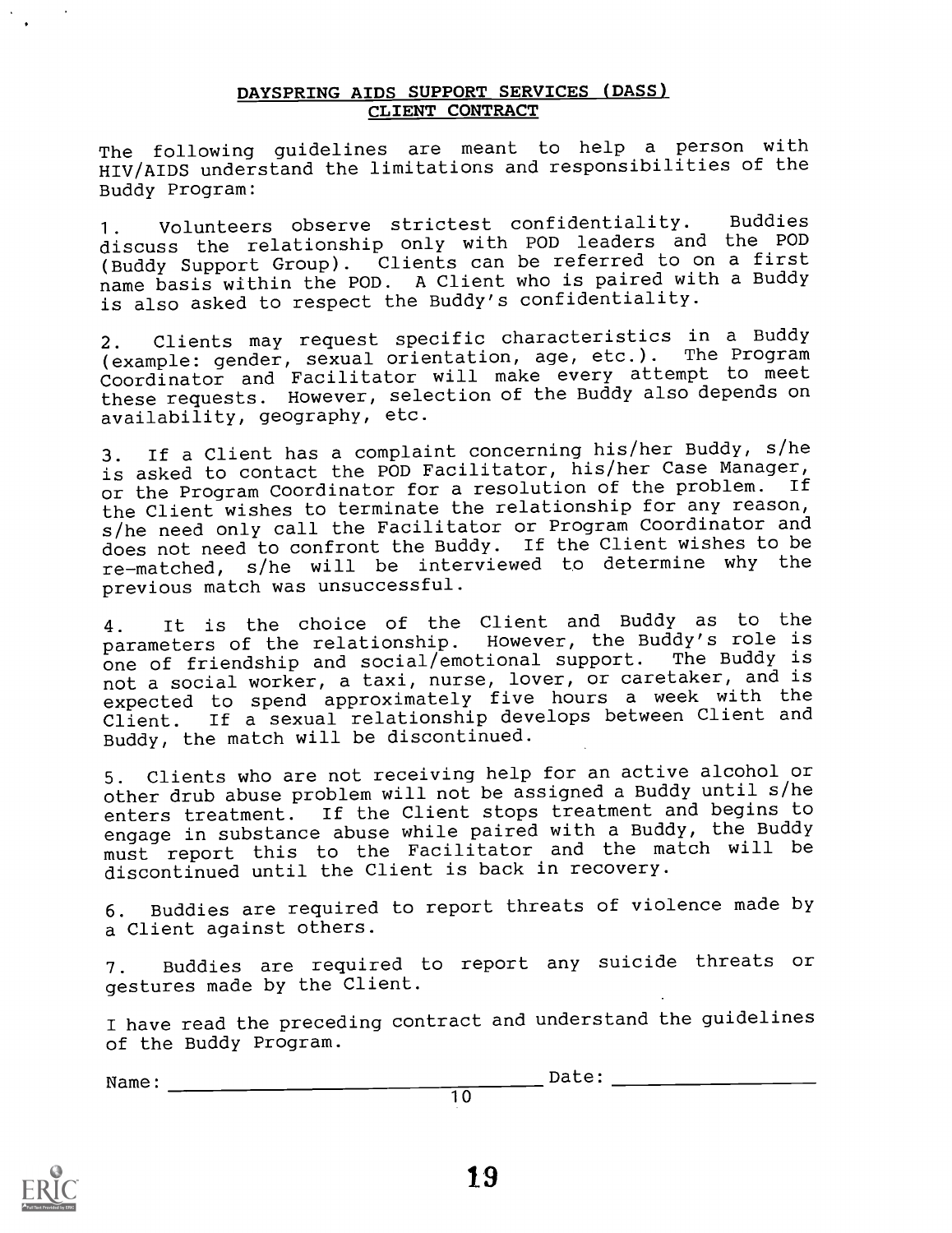### DAYSPRING AIDS SUPPORT SERVICES (DASS) CONFIDENTIALITY AGREEMENT

(print), hereby agree to the I, The conditions in regards to maintaining confidentiality while serving as a volunteer, employee, or consultant to DASS:

1. Confidentiality must be maintained to the greatest degree possible.

2. Confidentiality, however, cannot be maintained under the following circumstances:

- a. should someone receiving services from DASS be suicidal;
- b. should someone receiving services from DASS act in a manner thatjeopardizes their safety and health;
- c. should someone receiving services from DASS have their safety and healthy jeopardized by others;
- d. should someone receiving services from DASS behave in a manner that endangers the public health.

3. I understand that I should never use the name of anyone receiving services from DASS in any setting or in any manner except when meeting with, consulting, or reporting to <sup>a</sup> Coordinator, or Facilitator of DASS to whom I am responsible.

4. I understand that I should never use even the first name of anyone receiving services from DASS in any setting that is not private nor to anyone who is not a Coordinator, Facilitator, or other volunteer or employee of DASS working with the same person as me, or in my POD (Buddy support group).

5. I understand that any breech of confidentiality should mean immediate dismissal from my duties as a DASS volunteer provided a review by the Coordinator confirm that such a breech occurred.

6. Should I be an employee or consultant of DASS and breech someone's confidentiality, I will be subject to whatever action the DASS Board of Directors deems appropriate after a review of the alleged breech.

7. As a DASS volunteer, employee, or consultant, I must report any confidentiality breech to the Coordinator or Facilitator to whom I am directly responsible.

My signature attests that I understand all the terms listed above and that I agree to carry them out to the best of my ability:

| Signature:                         | Date:                                                         |
|------------------------------------|---------------------------------------------------------------|
|                                    | The terms of this Confidentiality Agreement were explained to |
| the above person by:<br>Signature: | Date:                                                         |
|                                    |                                                               |

20 BEST COPY AVAILABLE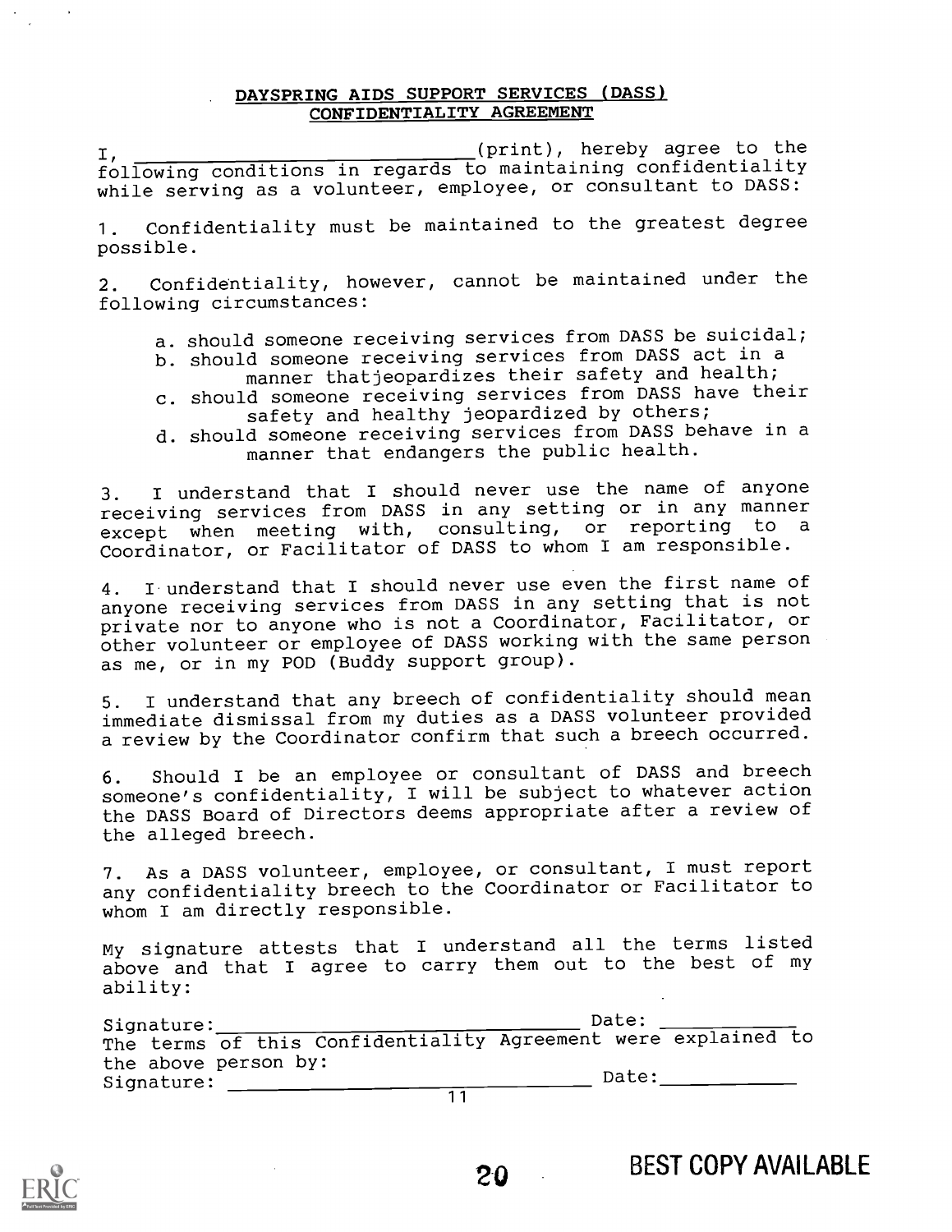## CLIENT RELEASE FORM

| $I,$ $I,$                                                 | give my permission for the                                      |
|-----------------------------------------------------------|-----------------------------------------------------------------|
| staff and/or the following volunteers:                    |                                                                 |
|                                                           |                                                                 |
|                                                           |                                                                 |
|                                                           | of Dayspring AIDS Support Services Buddy Program to contact the |
|                                                           | following people as needed to discuss my case:                  |
|                                                           |                                                                 |
| <u> 1980 - John Stein, Amerikaansk politiker (* 1950)</u> |                                                                 |
|                                                           |                                                                 |
|                                                           |                                                                 |
| Signed:                                                   | $\overline{(Client)}$                                           |
| Date:                                                     |                                                                 |



 $\frac{1}{2} \sum_{i=1}^n \frac{1}{i!} \frac{1}{i!} \sum_{j=1}^n \frac{1}{j!} \sum_{j=1}^n \frac{1}{j!} \sum_{j=1}^n \frac{1}{j!} \sum_{j=1}^n \frac{1}{j!} \sum_{j=1}^n \frac{1}{j!} \sum_{j=1}^n \frac{1}{j!} \sum_{j=1}^n \frac{1}{j!} \sum_{j=1}^n \frac{1}{j!} \sum_{j=1}^n \frac{1}{j!} \sum_{j=1}^n \frac{1}{j!} \sum_{j=1}^n \frac{1}{j!} \$ 

 $\mathcal{L}^{\mathcal{L}}$ 

 $\sim$   $\lambda$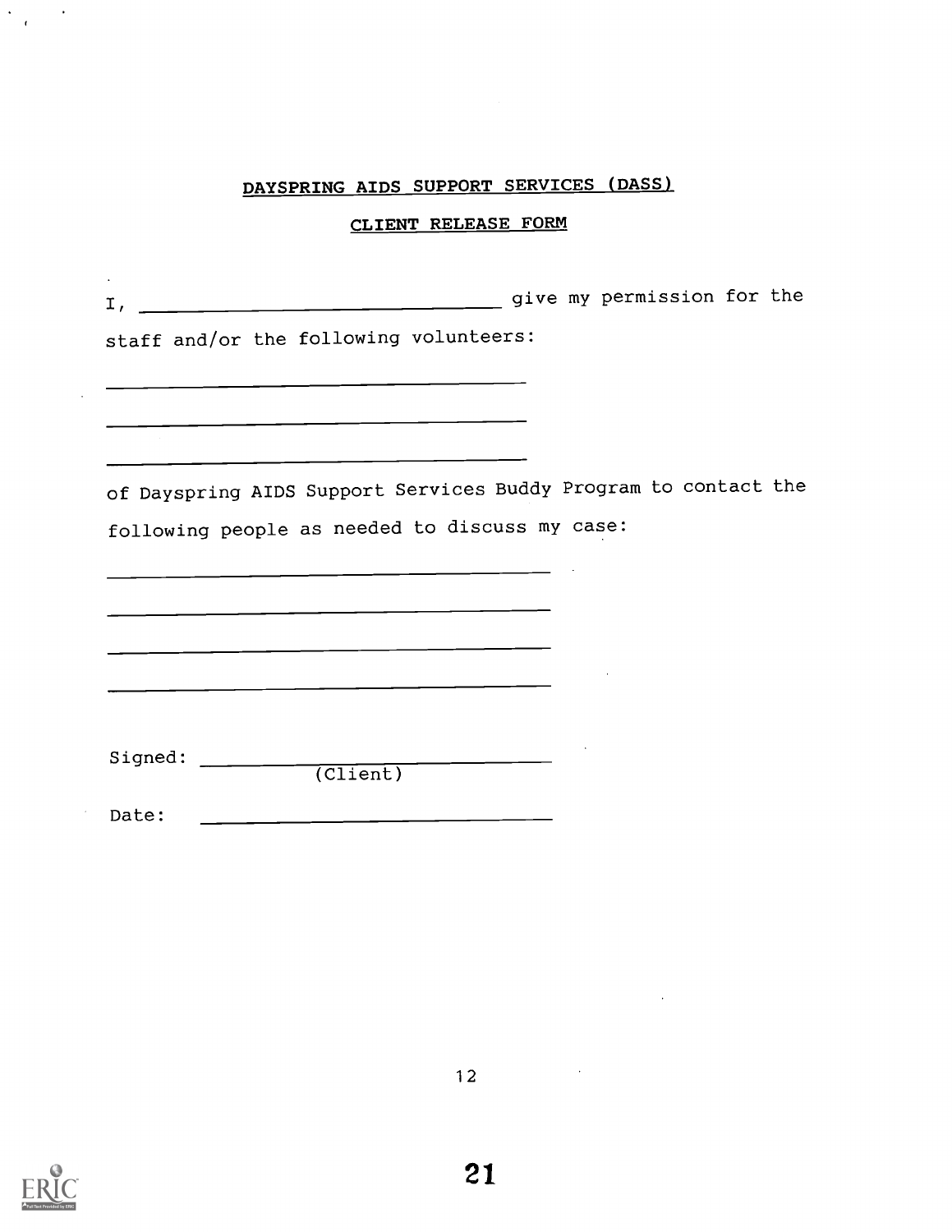## Dayspring AIDS Support Services 32 Winthrop Street Augusta, Maine 04330 207-626-3435

# VOLUNTEER TIME SHEET

| Please record all volunteer activities you have completed for DASS. This information is<br>VITAL for grant seeking and auditing purposes! Please help us get future funding by<br>keeping close track of your hours. Please complete and return to the volunteer coordinator. |             |              |
|-------------------------------------------------------------------------------------------------------------------------------------------------------------------------------------------------------------------------------------------------------------------------------|-------------|--------------|
| <b>ASSIGNMENT</b>                                                                                                                                                                                                                                                             | <b>DATE</b> | <b>HOURS</b> |
| Client Support, Educational/Outreach, Miscellaneous)<br><u> 1989 - Johann Barnett, fransk politik (d. 1989)</u>                                                                                                                                                               |             |              |
| <u> 1980 - Johann Harrison, fransk politik (d. 1980)</u>                                                                                                                                                                                                                      |             |              |
|                                                                                                                                                                                                                                                                               |             |              |



 $\frac{1}{2}$  ,

 $\sim$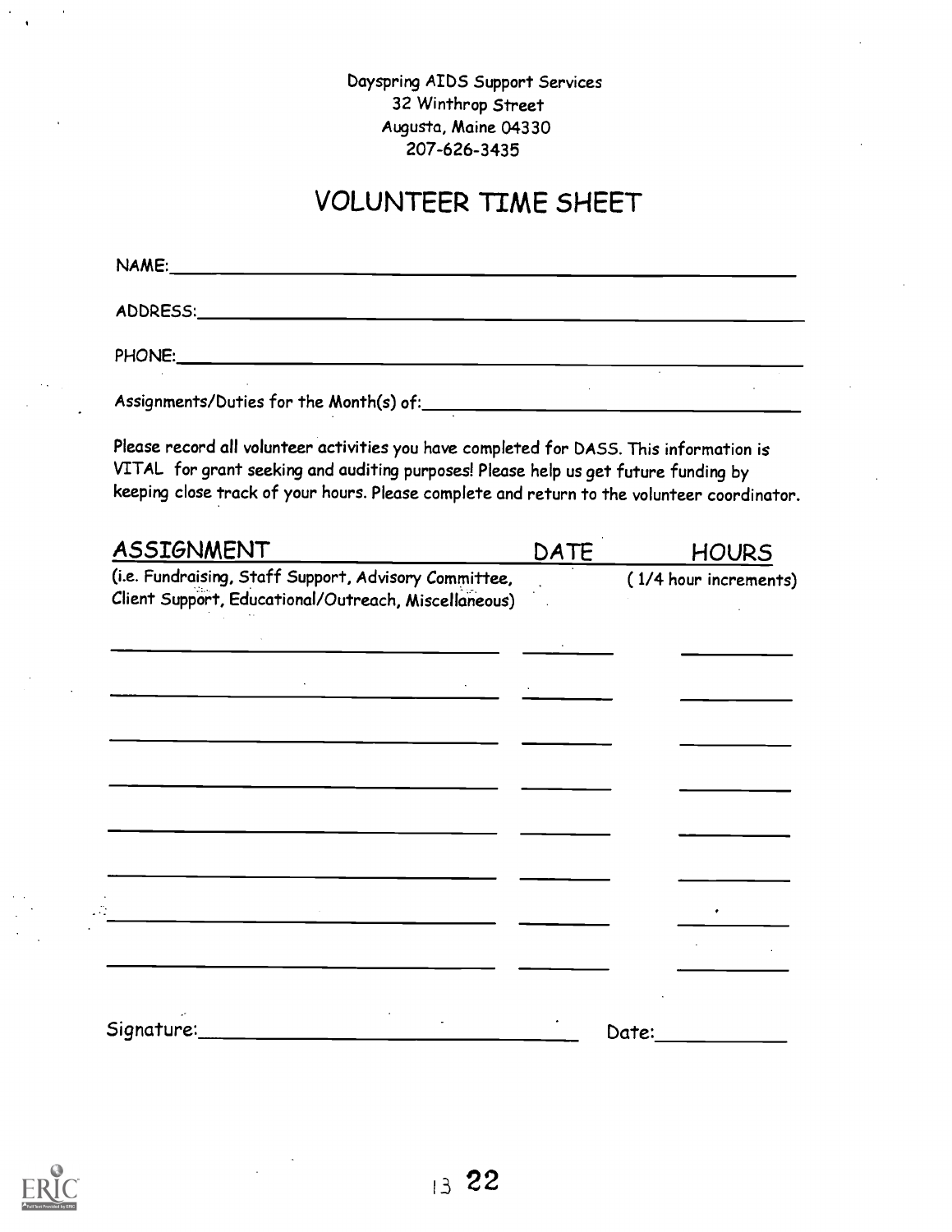### Copy of Letter to Client

### Dear Client:

We at DASS wish to take this opportunity to thank you for your interest in the Buddy Program. We want your experience with your Buddy to be the best it can be. Buddies are volunteers who commit to being there for you for a minimum of two to five hours per week. Their time and commitment, range of assistance, and resources vary widely.

Our Buddies can offer emotional, social and limited practical assistance. Social/emotional support may range from listening to the changes you are going through to going to dinner or a movie. The practical support is more limited and may include shopping and running errands. For accountability to the shopping and running errands. For accountability to the program, Buddies are required to attend a monthly support group (POD) and to report how much time they have spent with you.

Most of the Buddies are willing and anxious to help in whatever areas they can, but you need to let them know what they can do. We know it is sometimes difficult to ask for help, but if you don't ask, you may not get something they are perfectly willing to provide.

Below are a few important guidelines about which there are sometimes misunderstandings:

- Our Buddies come in all shapes, sizes and colors and from all walks of life. Please be open to the diversity of our volunteers.
- Our Buddies' sexual orientation and HIV status are confidential and we do not ask our volunteers to disclose either to us, though they may choose to do so.
- We know that the first meeting can be "anxiety provoking" for both sides. Try to avoid making snap decisions about whether you can develop a relationship with your Buddy.
- Be careful of unrealistic expectations  $-$  we wish we could promise you your new best friend, but we can't. Just as DASS cannot be all things to all people, neither can Buddies.
- All outings are presumed to be "Dutch Treat," although there are exceptions. The Buddies are not to give or loan money.
- Buddies are not attendants nor are they a taxi service. Please call your case manager for a resource or referral for these services. 14

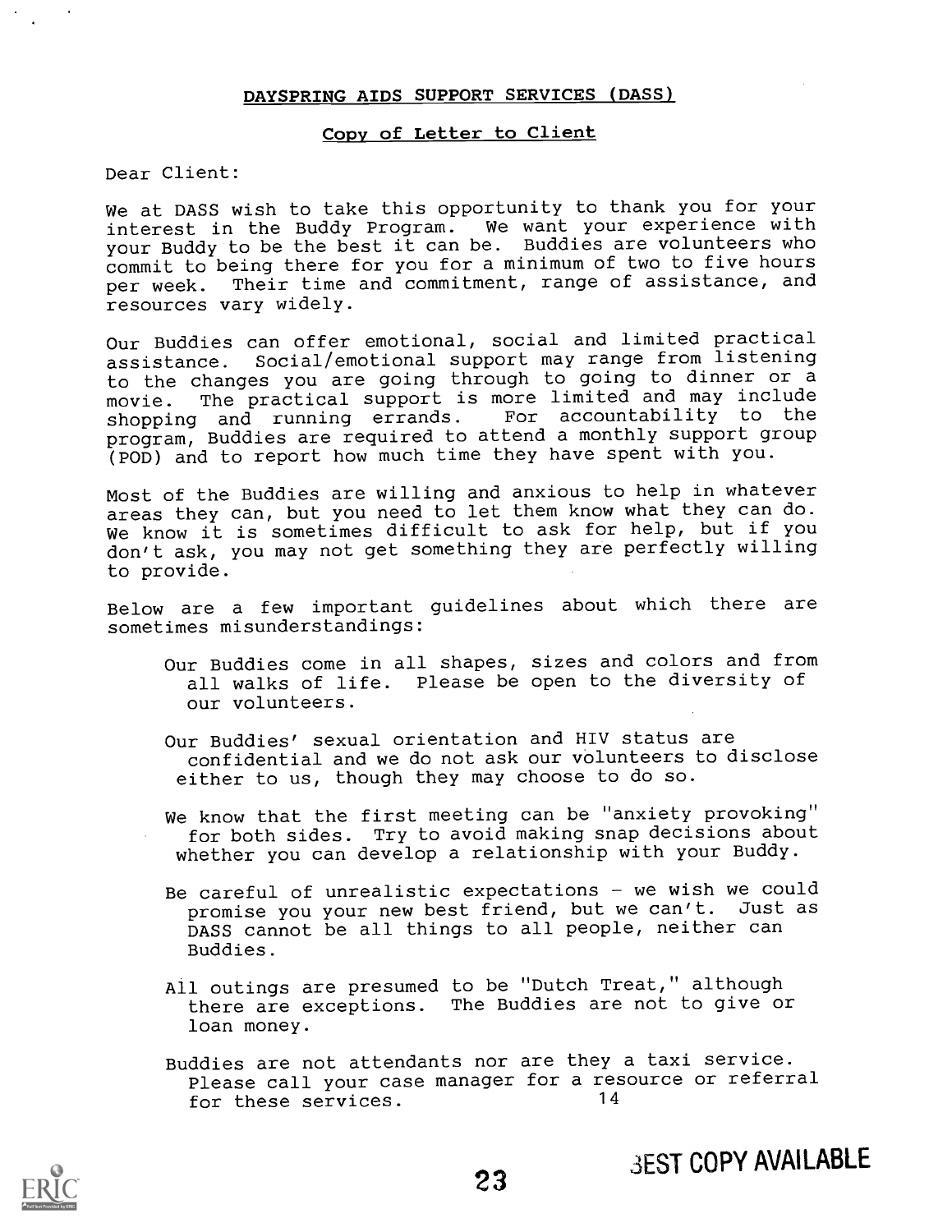We are not a dating service. Sex between Buddy and Client is not allowed.

Please notify your Buddy (or have someone else call) if you should leave town, check into the hospital, or will not be reachable for an extended time. It can be very stressful for the Buddy when s/he loses track of your whereabouts.

We don't mean to sound like there are a lot of rules and restrictions to this relationship - there aren't. But it is important to keep in mind that this is <sup>a</sup> relationship potentially intense, potentially helpful, and potentially very special.

Wishing you well,

Buddy Program Coordinator

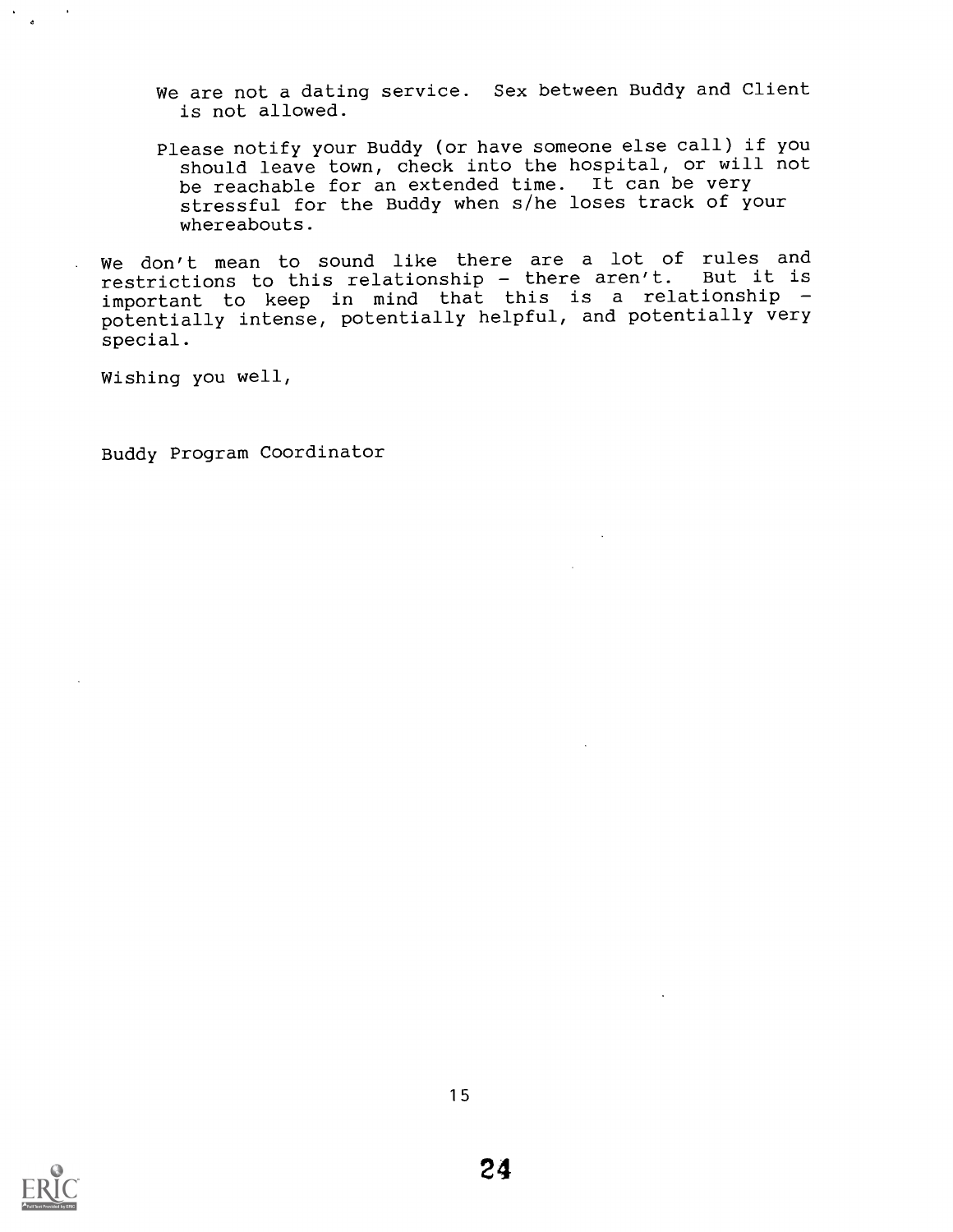Copy of Letter to Buddy



 $\sim 100$ 

 $\langle \hat{S}_{\rm{max}} \rangle$  ,  $\langle \hat{S}_{\rm{max}} \rangle$ 

25

 $\sim$ 

 $\bar{z}$ 

 $\mathcal{A}$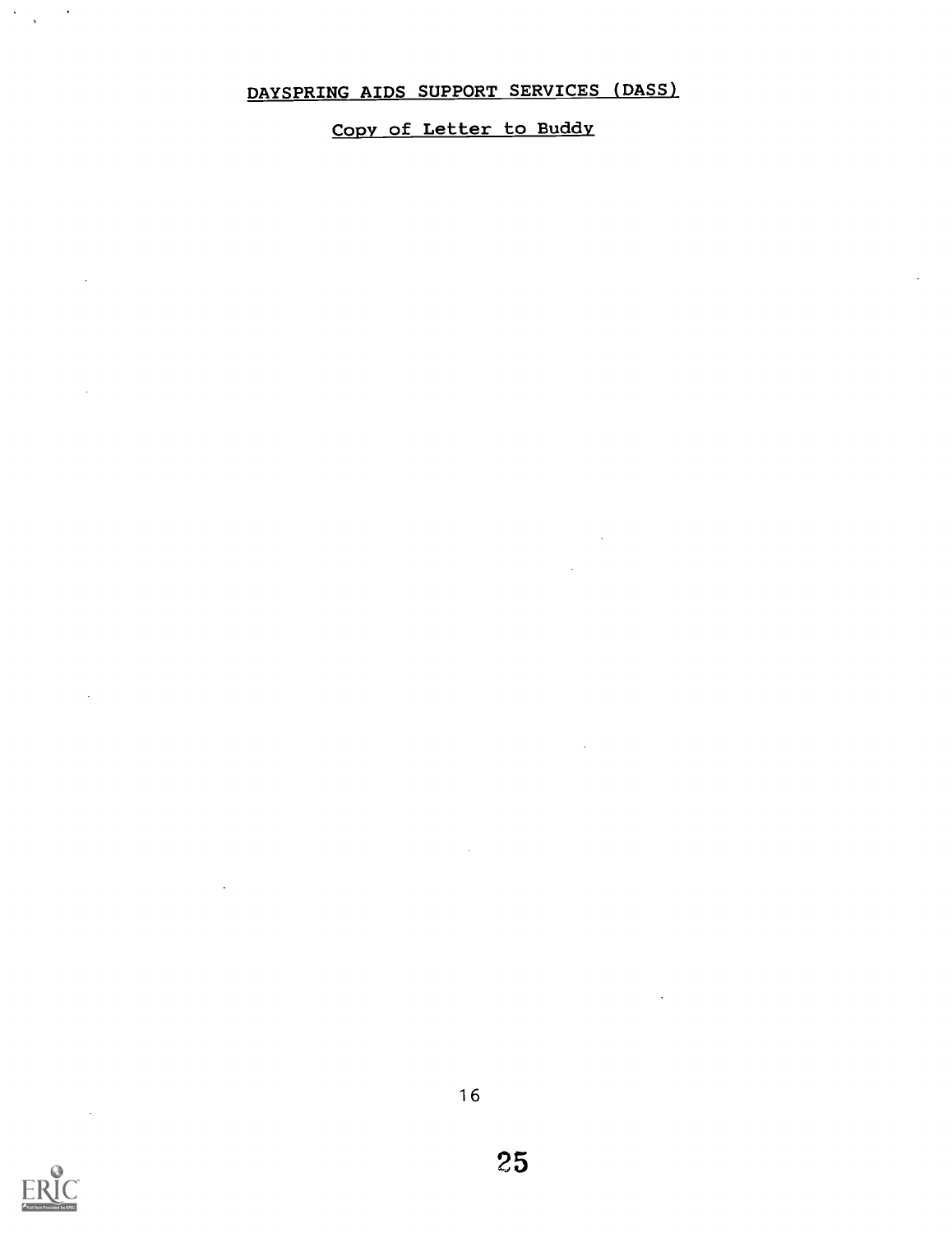### Suicide Policy

All members of Dayspring AIDS Support Services who are involved in emotional and social support must be alert and sensitive to the presence of suicidal thoughts, feelings and/or gestures on the part of those with whom we work.

The procedure to follow in dealing with a suicidal individual follows:

- 1. Report such issues to the DASS Buddy Program Coordinator, or DASS Director, who will assist you in contacting the appropriate person.
- 2. A staff person will contact the client by phone (if appropriate).
- 3. The staff will then take action (contacting the client's case manager, physician, therapist, etc.). The professional (not the volunteer) is responsible for assessing the seriousness of the situation.
- 4. The volunteer will be notified by a staff person concerning the status of the situation as soon as possible.

### ATTENTION BUDDIES:

The Buddy relationship is extremely valuable and the staff and other client care-givers will value your input in developing a strategy for dealing with a suicidal person. At a designated time, you will have the opportunity to discuss with a staff person the process by which the decisions were made. In no way will the Buddy be expected to be involved in the on-going treatment of a suicidal person by the therapeutic team.

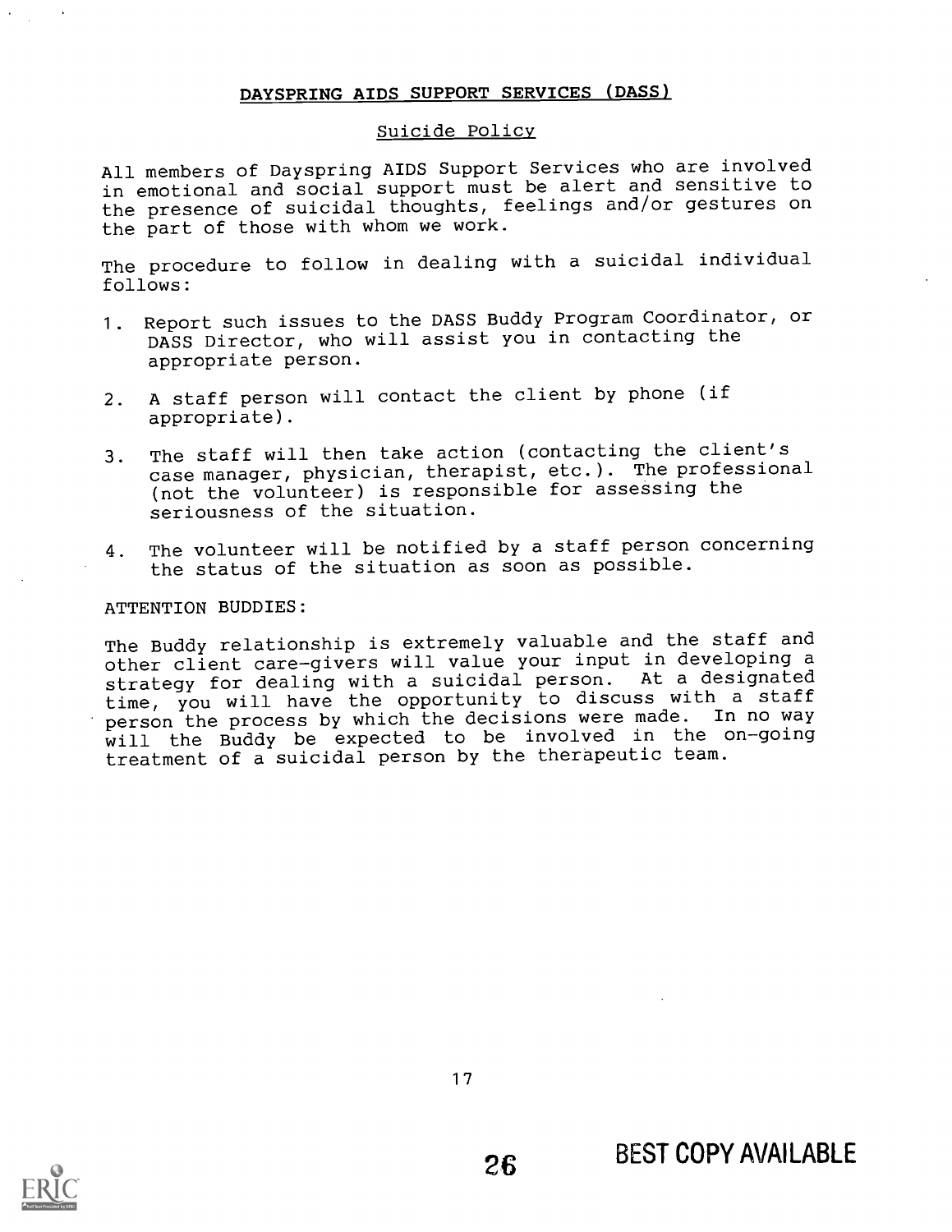### Protocol For Managing Intoxicated Persons

The boundaries of responsibility when dealing with an intoxicated client are a necessity. As a member of the Buddy Program, there is sometimes a tendency to be overly responsible. It is important to remember that you did not participate in assisting your client in becoming intoxicated. Being in such a state is the client's problem and is only your responsibility temporarily. There is an excellent chance that the client has experienced intoxication prior to her/his association with DASS and there exists the fact that s/he will probably continue to become intoxicated while participating in the Buddy Program. Your responsibility as a Buddy is not to involve yourself in this kind of behavior. If it becomes a regular occurrence, then you may need to involve other helping professionals and remove yourself as the person's Buddy. One program policy is that we will not service clients who are actively abusing any substance until that person receives some level of recovery.

The goal in dealing with an intoxicated client in the moment is to diffuse any behavioral problems the client is presenting. The second goal is not to accept any responsibility for the client's problems. The third goal is to try to accomplish goal number one in an appropriate time frame, keeping in mind that the client is ultimately responsible for her/his own behavior.

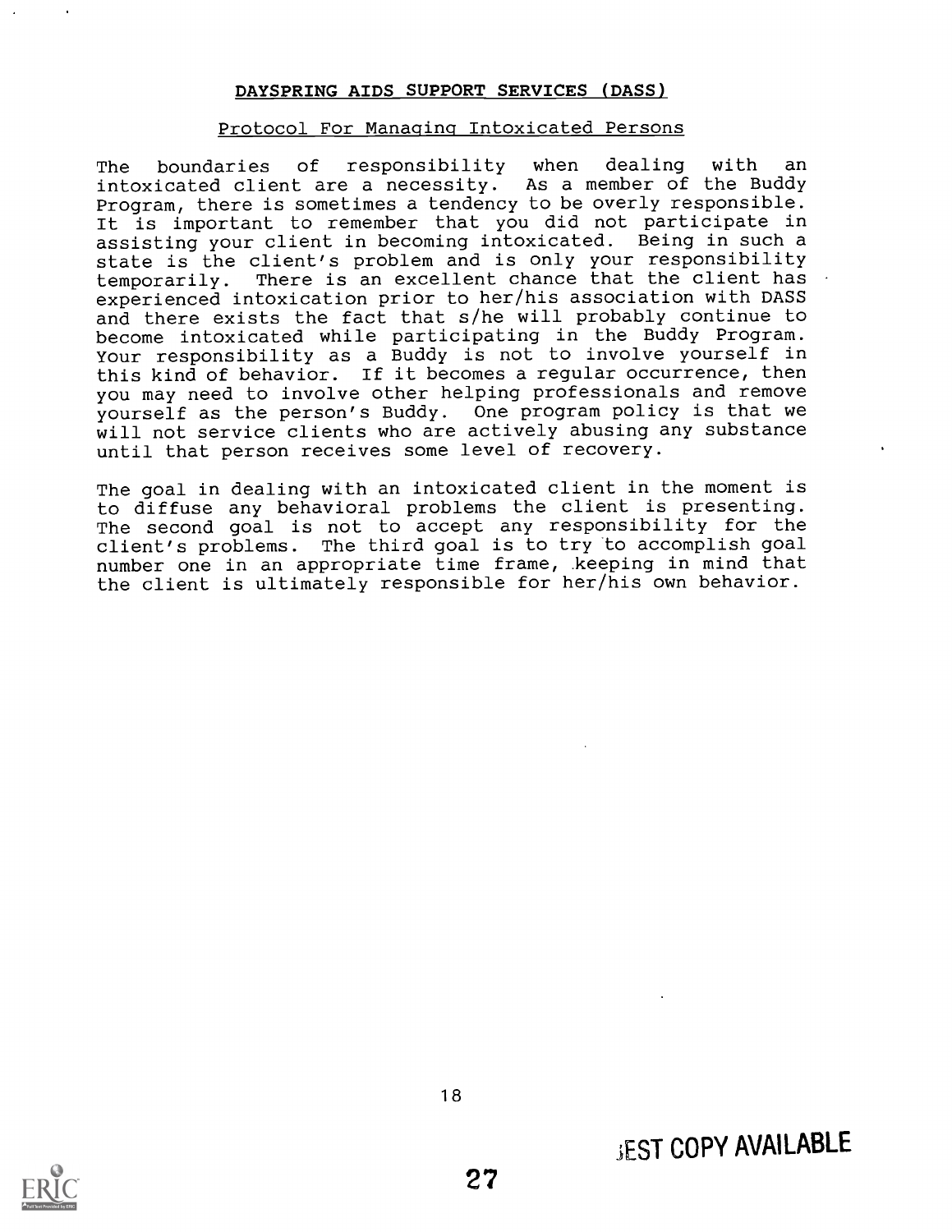Transportation Policy

# NEED HEALTHREACH TRANSPORTATION POLICY HERE.



 $\mathcal{L}^{\text{max}}$ 

 $\sim$   $\sim$ 

 $\ddot{\phantom{a}}$ 

 $\bar{z}$ 

 $\bar{z}$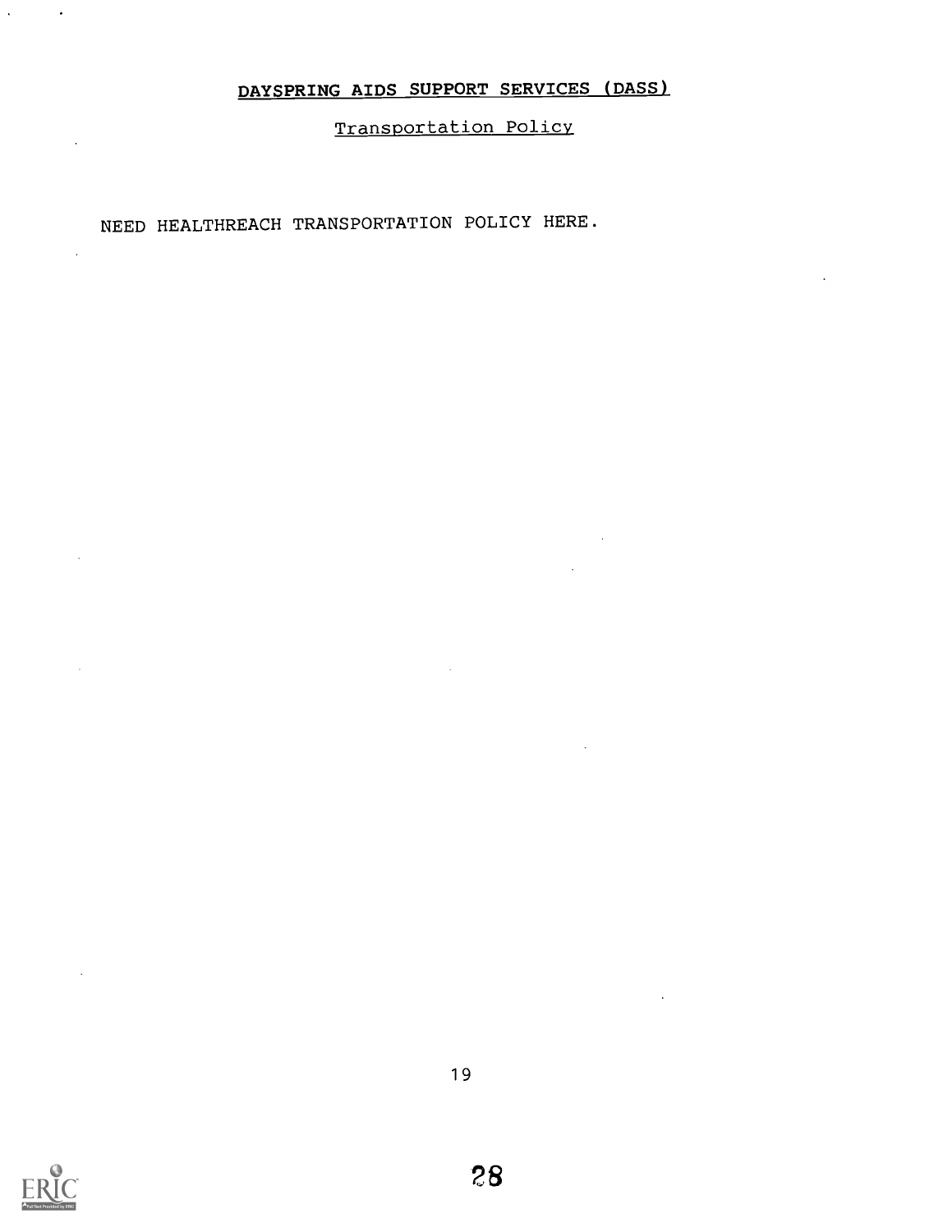### Resources

### MAINE HIV PREVENTION PROGRAM STATE HOUSE STATION 11 AUGUSTA, MAINE 04330 (207) 287-3747

### TOLL-FREE INFORMATION/SUPPORT

| MAINE AIDS HOT LINE                                                                                    | $(800)$ 851-AIDS                     | Confidential toll-free hotline<br>for information and referrals         |
|--------------------------------------------------------------------------------------------------------|--------------------------------------|-------------------------------------------------------------------------|
| NATIONAL AIDS HOTLINE                                                                                  | (800) 342-AIDS                       | Confidential toll-free hotline<br>for information and referrals         |
| PROJECT INFORM TREATMENT LINE (800) 822-7422                                                           |                                      | Confidential toll-free hotline<br>for information and referrals         |
| NATIONAL AIDS INFORMATION<br>CLEARINGHOUSE (NAIC)                                                      | $(800)$ 458-5231                     | Free educational materials, re-<br>ferrals for programs & services      |
| TEENS & AIDS                                                                                           | (800) 622-HELP                       | Teen-oriented hot line sponsored<br>by National Institute of Drug Abuse |
| AIDS TREATMENT SERVICE                                                                                 | (800) 448-0440                       |                                                                         |
|                                                                                                        | COMMUNITY AIDS/HIV SERVICE PROVIDERS |                                                                         |
| AIDS LODGING HOUSE<br>P.O. BOX 3820<br>Portland, ME 04101                                              | $(207)$ 874-1000                     | Living Quarters for People With<br>AIDS/HIV                             |
| AIDS RESPONSE OF THE<br><b>SEACOAST</b><br>147 CONGRESS STREET<br>PORTSMOUTH, NH 03831                 | (603) 433-5377                       | Case Management, Support Groups,<br>Education, Advocacy, Referrals      |
| AIDS COALITION OF<br>LEWISTON/AUBURN<br>P.O. BOX 7977<br>LEWISTON, ME 04243-7977                       | (207) 786-4697                       | Community Education, Support Services                                   |
| COMMUNITY AIDS AWARENESS<br>PROGRAM<br>c/o MEXICO CONG. CHURCH/UCC<br>P.O. BOX 941<br>NAPLES, ME 04055 | (207) 364-2616                       | AIDS Education                                                          |
| DAYSPRING<br>32 WINTHROP STREET<br>AUGUSTA, ME 04330                                                   | $(207)$ 626-3432                     | Case Management, Support Groups,<br>Education, Advocacy, Referrals      |
| DOWN EAST AIDS NETWORK<br>114 STATE STREET<br>ELLSWORTH, ME 04605                                      | (207) 667-3506                       | Education, Support Groups, Advocacy,<br>Referrals, Case Management      |



 $\Delta \phi = 0.001$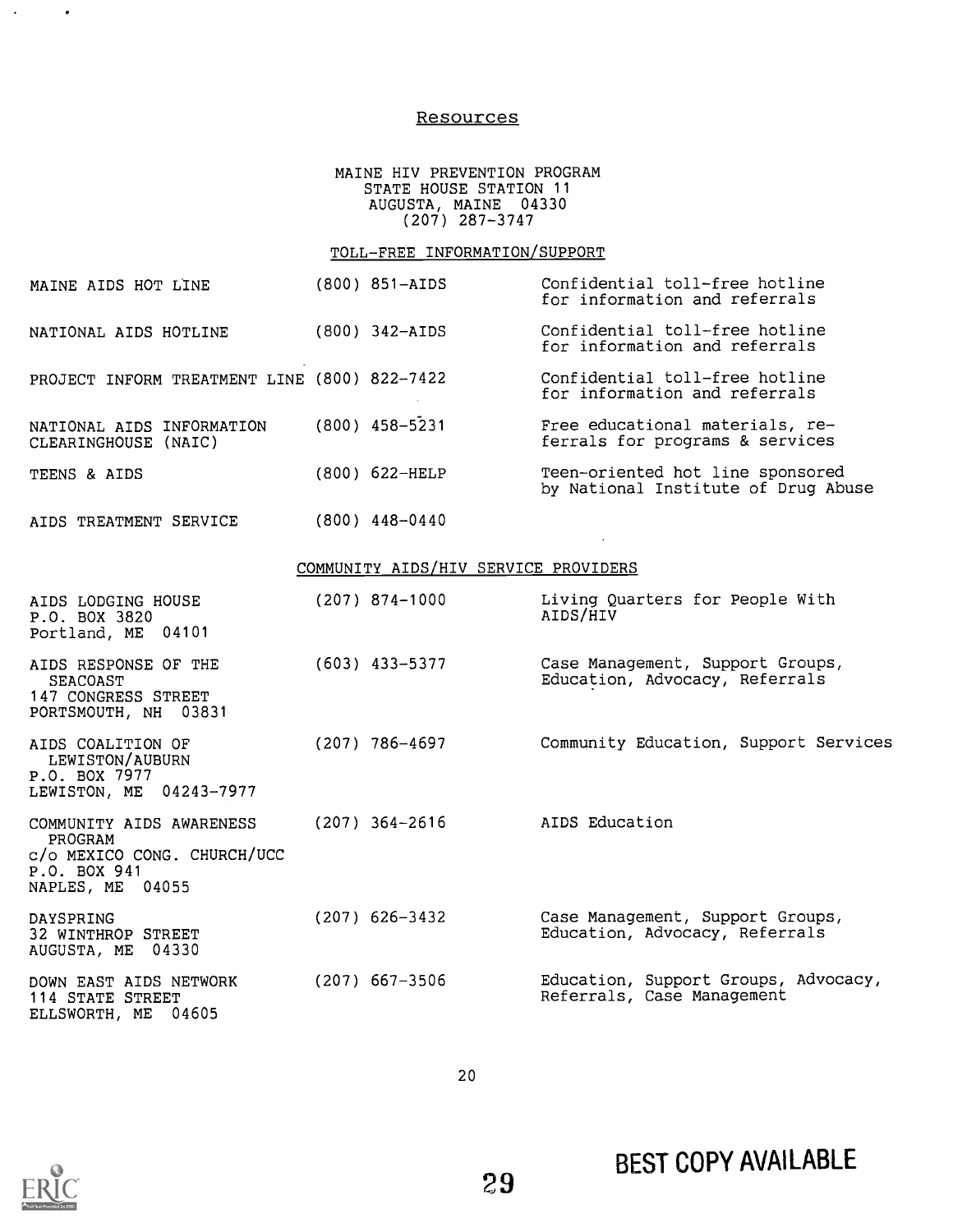| EASTERN MAINE AIDS NETWORK<br>P.O. BOX 2038<br>263 STATE STREET<br>BANGOR, ME 04401                                        | (207) 990-3626                                      | Case Management, Support Groups<br>Education, Advocacy, Referrals,<br>Confidential HIV Antibody<br>Counseling and Testing |  |  |  |
|----------------------------------------------------------------------------------------------------------------------------|-----------------------------------------------------|---------------------------------------------------------------------------------------------------------------------------|--|--|--|
| MAINE AIDS ALLIANCE<br>112 STATE STREET<br>AUGUSTA, ME 04330                                                               | $(207)$ 621-2924                                    | Statewide Coalition representing<br>AIDS organizations in Maine                                                           |  |  |  |
| MERRYMEETING AIDS SUPPORT<br><b>SERVICES</b><br>P.O. BOX 57<br>PORTLAND, ME 04101                                          | $(207)$ 725-4955                                    | Education, Support Groups, Advocacy,<br>Referrals, Buddy Training and Support                                             |  |  |  |
| NAMES PROJECT/MAINE<br>P.O. BOX 10248<br>PORTLAND, ME 04104                                                                | $(207)$ 774-2198                                    | Quilt workshops, information on Quilt<br>Panels & Videos                                                                  |  |  |  |
| OXFORD HILLS COMMUNITY AIDS<br><b>NETWORK</b><br>P.O. BOX 113<br>PARIS, ME 04271-0113                                      | $(207)$ 743-7451                                    | HIV Education                                                                                                             |  |  |  |
| PEABODY HOUSE<br>14 ORCHARD STREET<br>PORTLAND, ME 04102                                                                   | $(207)$ 774-6281                                    | Residence for People in Advanced Stages<br>of HIV Disease                                                                 |  |  |  |
| ST. JOHN VALLEY COMMUNITY<br>AIDS TASK FORCE<br>NORTHERN MAINE MEDICAL CENTER<br>143 E. MAIN STREET<br>FORT KENT, ME 04743 | $(207)$ 834-3355                                    | AIDS Information Clearinghouse, Education,<br>Speakers, Support Services                                                  |  |  |  |
| THE AIDS PROJECT<br>22 MONUMENT SQUARE, 5th Fl<br>PORTLAND, ME 04101<br>[AUBURN OFFICE]                                    | $(207)$ 774-6877<br>$(207)$ 783-4301                | Support Groups, Advocacy, Referrals,<br>Education, Anonymous HIV Antibody<br>Counseling and Testing, Case Management      |  |  |  |
| WALDO/KNOX AIDS COALITION<br>P.O. BOX 956<br>BELFAST, ME 04915                                                             | $(207)$ 338-1427                                    | Education, Advocacy, Referrals, Support                                                                                   |  |  |  |
|                                                                                                                            | RELATED RESOURCES                                   |                                                                                                                           |  |  |  |
| AMERICAN RED CROSS<br>524 FOREST AVENUE<br>PORTLAND, ME 04101                                                              | $(207)$ 874-1192<br>[or call your<br>local chapter] | Information About Antibody Testing, Blood<br>Blood Transfusions, General AIDS Info,<br>Work-place AIDS Education          |  |  |  |
| BUREAU OF INSURANCE                                                                                                        | $(207)$ 582-8707                                    | Information Regarding HIV Antibody<br>Testing and Insurance                                                               |  |  |  |
| [Consult Phone Book for Local Resources]<br>CLERGY                                                                         |                                                     |                                                                                                                           |  |  |  |
| MAINE INTERFAITH COALITION<br>ON AIDS<br>THE MAINE COUNCIL OF CHURCHES<br>15 PLEASANT AVENUE<br>PORTLAND, ME 04101         | (207) 772-1918                                      | Pastoral Handbook for The AIDS<br>Crisis in Maine                                                                         |  |  |  |
| DEPARTMENT OF EDUCATION<br>STATE HOUSE STATION # 23<br>AUGUSTA, ME 04330                                                   | $(207)$ 287-5926                                    | Info on Model Policies for HIV in the<br>Schools, AIDS Curricula, and AIDS<br>Teaching Materials                          |  |  |  |
|                                                                                                                            |                                                     |                                                                                                                           |  |  |  |

21



 $\mathcal{L}_{\text{max}}$  ,  $\mathcal{L}_{\text{max}}$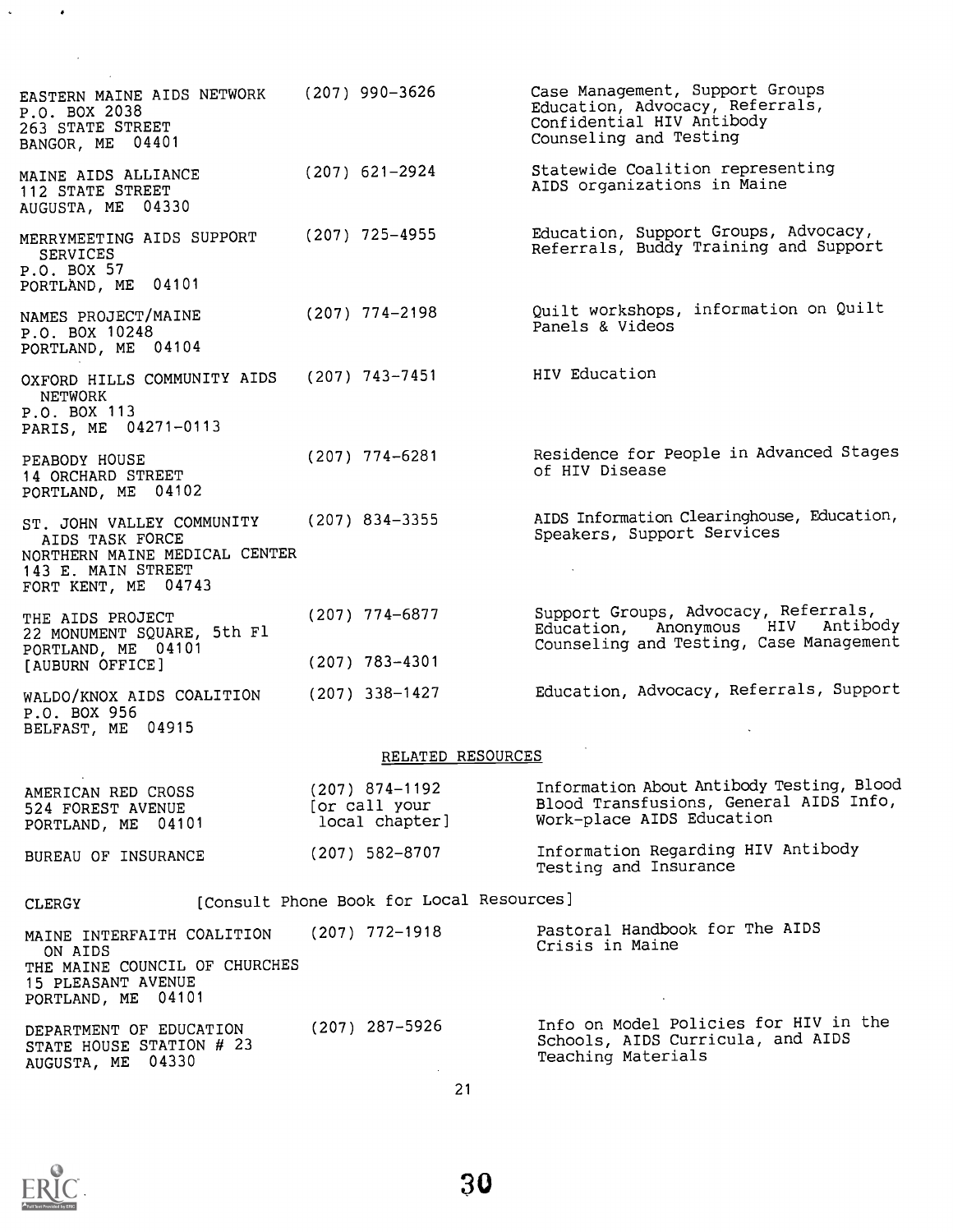| DEPARTMENT OF HUMAN SERVICES (207) 287-3707<br>[Consult Phone Book for Regional Phone Numbers] Protective services                                                                                             | Medicaid, Food Stamps, Child and Adult                                                             |
|----------------------------------------------------------------------------------------------------------------------------------------------------------------------------------------------------------------|----------------------------------------------------------------------------------------------------|
| $(800)$ 322-5004<br>DRUG AND ALCOHOL<br>INFORMATION CLEARINGHOUSE                                                                                                                                              | Education Material on Drug Addiction and<br>Alcoholism, Referrals to Drug Treatment<br>Programs    |
| FAMILY PLANNING AND PLANNED PARENTHOOD AGENCIES                                                                                                                                                                | HIV Prevention Programs, Birth Control,<br>Low-Cost Condoms, Sexuality Counseling<br>and Testing   |
| Family Planning Assoc. of Maine                                                                                                                                                                                |                                                                                                    |
| Aroostook Family Planning, Presque Isle                                                                                                                                                                        | $(207)$ 764-3721                                                                                   |
| Augusta Family Planning, Augusta  (207) 626-3426                                                                                                                                                               |                                                                                                    |
| Biddeford Planned Parenthood                                                                                                                                                                                   | $(207)$ 282-6620                                                                                   |
| Brunswick Planned Parenthood                                                                                                                                                                                   | $(207)$ 725-8264                                                                                   |
| Down East Health Services, Ellsworth                                                                                                                                                                           | $(207)$ 667-5304                                                                                   |
| Kennebec Valley Family Planning, Waterville                                                                                                                                                                    | $(207)$ 873-2122                                                                                   |
| Midcoast Family Planning, Rockland                                                                                                                                                                             | (207) 594-2551                                                                                     |
| Penguis Family Planning, Bangor                                                                                                                                                                                | $(207)$ 941-2836                                                                                   |
| Planned Parenthood of Northern New England                                                                                                                                                                     | (207) 874-1045 [Clinic]<br>$-1100$ [Adm.]<br>$\sim$                                                |
| Sanford Planned Parenthood  (207) 324-9385                                                                                                                                                                     |                                                                                                    |
| Tri-County Family Planning, East Wilton  (207) 645-3764<br>Lewiston  (207) 795-4007<br>$\sim$                                                                                                                  |                                                                                                    |
| NOTE: This is a partial listing agencies.<br>Consult your phone book or call Family Planning<br>Augusta  (207) 622-7524<br>Association of Maine,<br>Planned Parenthood of Northern New England  (207) 874-1100 |                                                                                                    |
| HOSPICE AGENCIES [Consult Your Local Telephone Directory or]<br>Maine Hospice Council  (207) 626-0651                                                                                                          |                                                                                                    |
| $(207)$ 744-5444<br>MAINE CIVIL LIBERTIES UNION                                                                                                                                                                | Legal Advocacy in Civil Rights and<br>Discrimination Cases                                         |
| $(207)$ 871-6160<br>MAINE HEMOPHILIA TREATMENT<br>CENTER<br>MAINE MEDICAL CENTER<br>22 BRAMHALL STREET<br>PORTLAND, ME 04101                                                                                   | Medical, Social, and Education Services<br>for People with Hemophilia and<br>Coagulation Disorders |
| MAINE HUMAN RIGHTS COMMISSION (207) 624-6050                                                                                                                                                                   | Legal Advocacy in Discrimination Cases                                                             |
| MAINE LESBIAN/GAY POLITICAL ALLIANCE<br>P.O. BOX 232<br>HALLOWELL, ME 04347<br>22                                                                                                                              | Support and Advocacy for Gays & Lesbians                                                           |
|                                                                                                                                                                                                                |                                                                                                    |



 $\hat{\mathcal{L}}$ 

 $\bullet$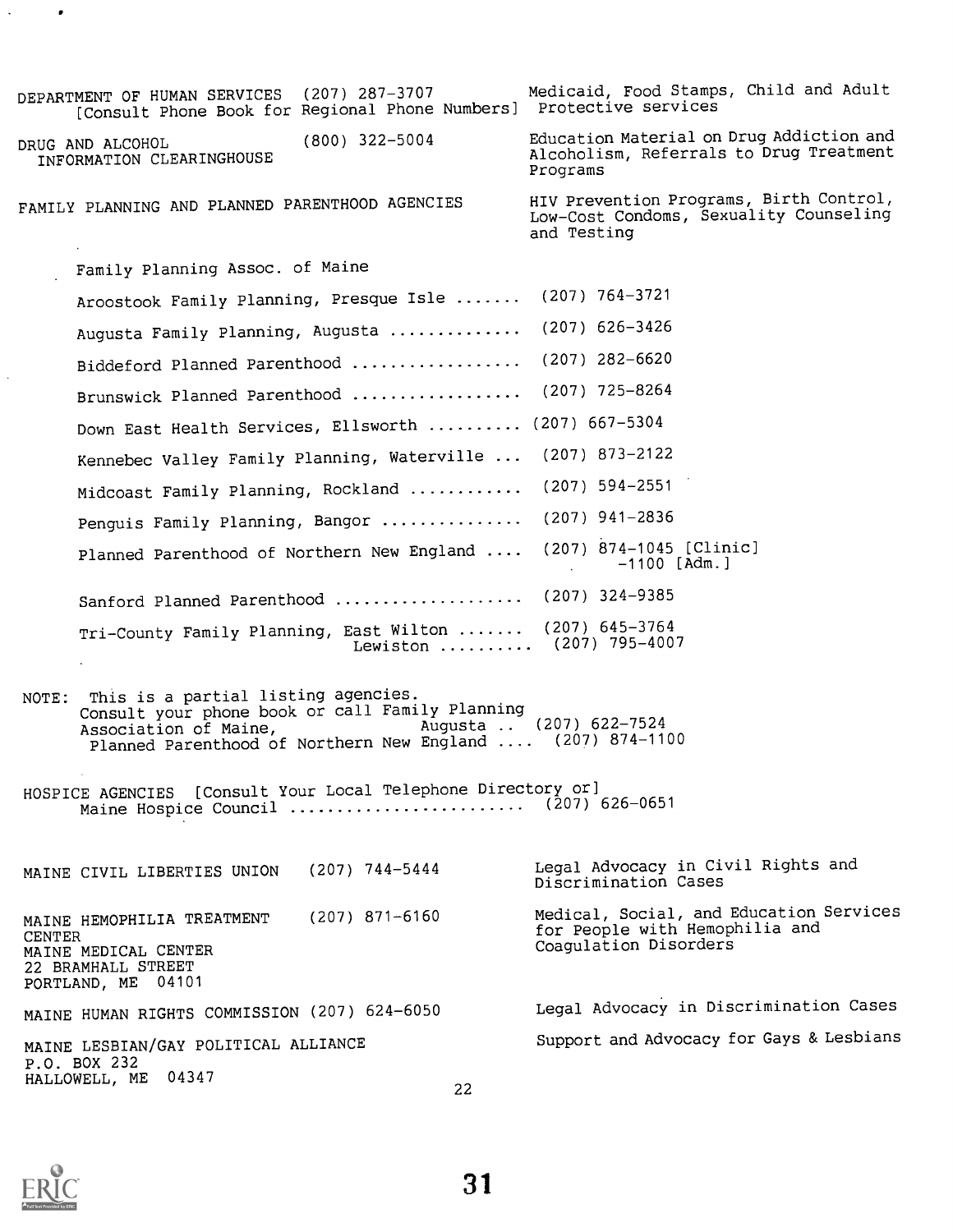MENTAL HEALTH CENTERS [Consult Your Local Telephone Directory]

HIV/STD PROGRAMS STATE HOUSE, STATION # 11 AUGUSTA, ME 04333 OUTRIGHT P.O. BOX 5028, STATION A PORTLAND, ME 04102-5028 OUTRIGHT/CENTRAL MAINE P.O. BOX 802 AUBURN, ME 04212 (207) 287-3747 Public Health Policies and Guidelines, Education and Training Referrals Gay, Lesbian and Bi-Sexual Youth Support and Advocacy PROFESSIONAL ORGANIZATIONS: Maine Dental Association (207) 287-7900 Maine Hospice Association ...................... (207) 622-4794<br>Maine Modical Association Maine Medical Association ...................... (207) 622-3374<br>Maine Osteopathic Association ................... (207) 623-1101 Maine Osteopathic Association  $\ldots$ .............. (207) 623-1101<br>Maine State Nurses Association (207) 622-1057 Maine State Nurses Association ............... SEXUALLY TRANSMITTED DISEASE CLINICS (See HIV Antibody Test Sites) SOCIAL SECURITY ADMINISTRATION SUBSTANCE ABUSE TREATMENT [Consult Local<br>PROGRAMS (207) 287-2595 PROGRAMS VOLUNTEER LAWYERS PROJECT Free Condoms, STD Screening and Education, HIV Antibody Counseling and Testing Disabilities Coverage, Medicare [Consult Local Phone Directory] (207) 287-2595 Office of Substance Abuse<br>(800) 322-5004 Drug & Alcohol Clearingho Drug & Alcohol Clearinghouse (207) 774-4348 ANONYMOUS HIV ANTIBODY COUNSELING AND TESTING SITES AUGUSTA: Augusta Family Planning (207) 626-3426 BANGOR: Bangor STD Clinic (207) 947-0700 BIDDEFORD: York County STD Clinic (207) 282-1516 ELLSWORTH: Down East Family Planning(207) 667-5304 LEWISTON: The Clinic ROCKLAND: MidCoast Family Planning(207) 594-2551 PORTLAND: The AIDS Project (800) 851-AIDS Portland STD Clinic (207) 795-4019 775-1267 874-8446

PRESQUE ISLE: ACAP Family Planning 764-3721 23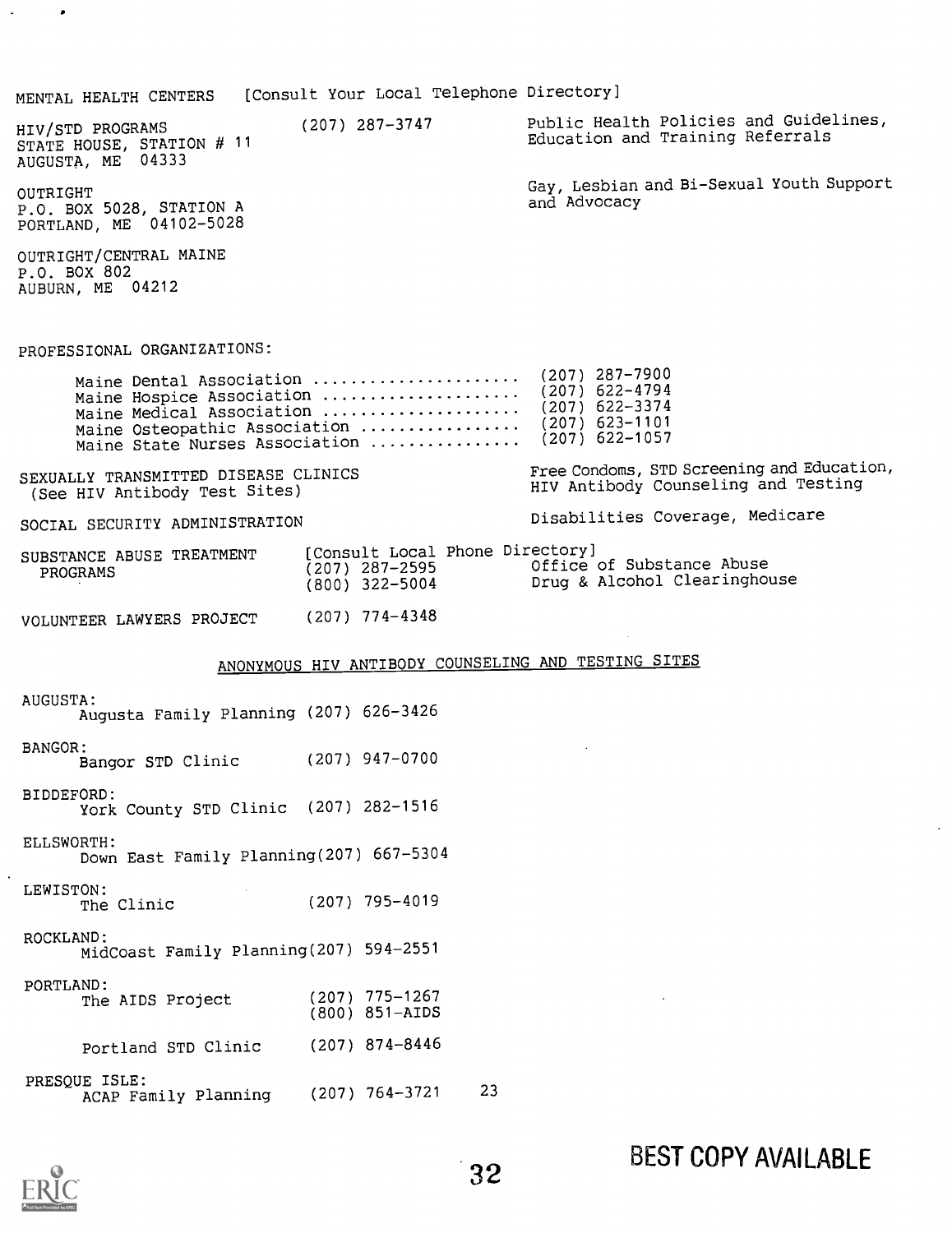### AIDS CASE MANAGEMENT SERVICES

Case management services provide advocacy for coordination of services for people with AIDS, and HIV infection, and their families. The services may include acute care, home health, income<br>state in and other assistance, mental health, transportation, alcohol and drug treatment, legal, and other services.

| Cumberland, York Counties                                                                   | $(207)$ 774-6877                | The AIDS Project                                                                                                  |
|---------------------------------------------------------------------------------------------|---------------------------------|-------------------------------------------------------------------------------------------------------------------|
| Androscoggin, Oxford Counties                                                               | $(207)$ 774-6877 or<br>783-4301 |                                                                                                                   |
| City of Portland Res. Only                                                                  | $(207)$ 874-8300<br>ext. 8785   | Public Health Division AIDS Case<br>Management Program                                                            |
| Franklin, Kennebec, Somerset, (207) 873-1127 or<br>Lincoln, and Sagadahoc Counties 626-3432 |                                 | Dayspring                                                                                                         |
| Washington, Hancock Counties (207) 667-3506                                                 |                                 | Down East AIDS Network                                                                                            |
| Penobscot, Piscataquis and<br>Aroostook Counties                                            | $(207)$ 990-3626                | Eastern Maine AIDS Network                                                                                        |
| Waldo/Knox Counties                                                                         | $(207)$ 338-1427                | Waldo/Knox AIDS Coalition                                                                                         |
| State-Level Contact                                                                         | $(207)$ 287-5060)               | Tom Bancroft, AIDS Case Mgt. Coordinator<br>Child & Family Services<br>State House Station #11, Augusta, ME 04330 |

### SUPPORT GROUPS

PLEASE CALL YOUR COMMUNITY AIDS/HIV SERVICE PROVIDER LISTED ON THE FIRST TWO PAGES OF THIS RESOURCE LIST FOR AN UP-TO-DATE LISTING OF SUPPORT GROUPS.



 $\sim$   $\mu$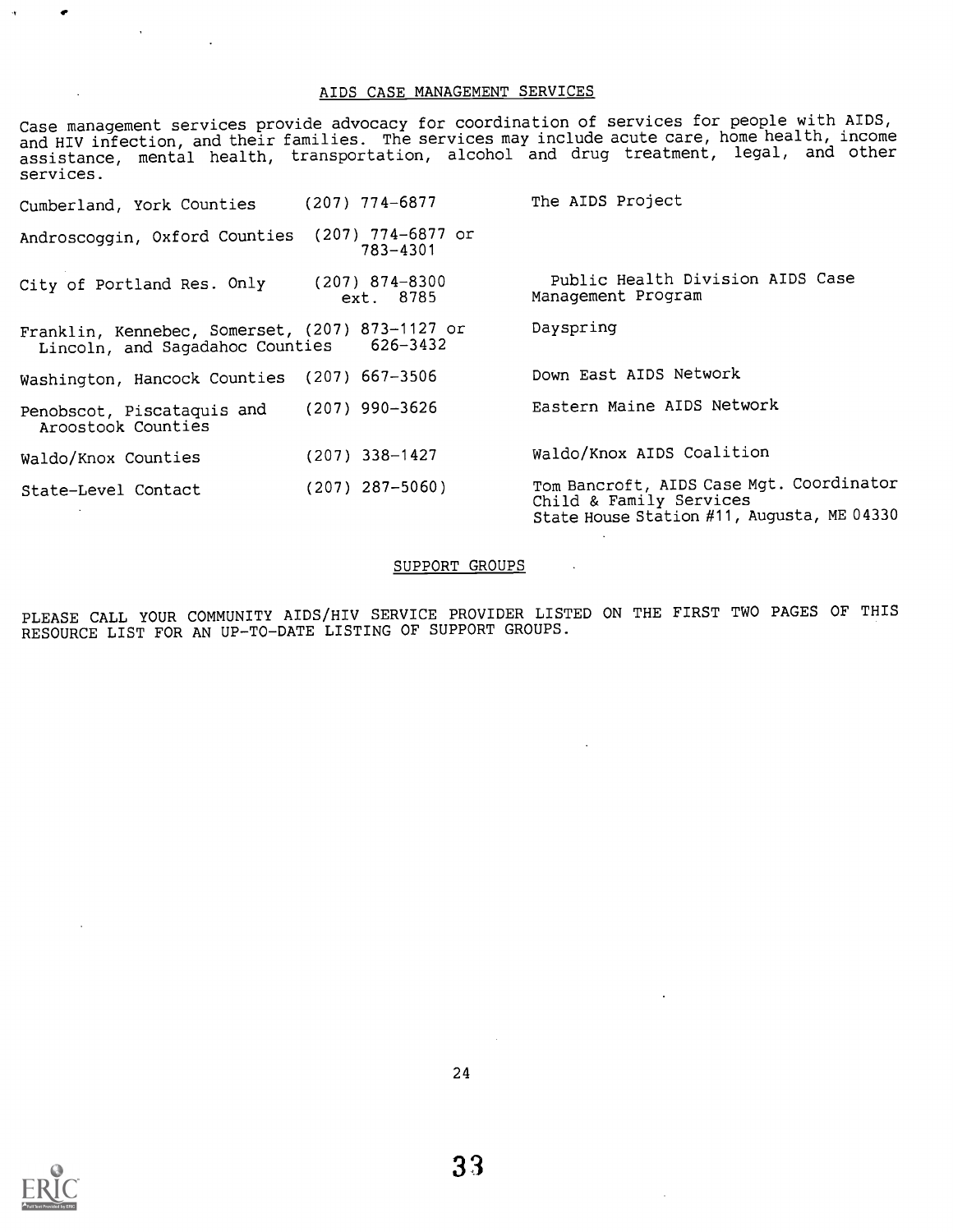

### U.S. Department of Education



Office of Educational Research and Improvement (OERI) Educational Resources Information Center (ERIC)

# REPRODUCTION RELEASE

(Specific Document)

# I. DOCUMENT IDENTIFICATION:

| Title:                                      |                          |
|---------------------------------------------|--------------------------|
| Development of A Buddy Drogram Handbook For |                          |
| Support Services<br>Author(s):<br>Dayspring |                          |
| Corporate Source:                           | <b>Publication Date:</b> |
| Norma M.<br>MCK<br>innon, Ed.D              |                          |

## II. REPRODUCTION RELEASE:

In order to disseminate as widely as possible timely and significant materials of interest to the educational community, documents announced in the monthly abstract journal of the ERIC system, Resources in Education (RIE), are usually made available to users in microfiche, reproduced paper copy, and electronic/optical media, and sold through the ERIC Document Reproduction Service (EDRS) or other ERIC vendors. Credit is given to the source of each document, and, if reproduction release is granted, one of the following notices is affixed to the document.

If permission is granted to reproduce and disseminate the identified document, please CHECK ONE of the following two options and sign at the bottom of the page.



Documents will be processed as indicated provided reproduction quality permits. If permission to reproduce is granted, but neither box is checked, documents will be processed at Level 1.

I hereby grant to the Educational Resources Information Center (ERIC) nonexclusive permission to reproduce and disseminate this document as indicated above. Reproduction from the ERIC microfiche or electronic/optical media by persons other than ERIC employees and its system contractors requires permission from the copyright holder. Exception is made for non-profit reproduction by libraries and other service agencies to satisfy information needs of educators in response to discrete inquiries.'

| Sign               | signature:                            | Printed Name/Position/Title:          |  |
|--------------------|---------------------------------------|---------------------------------------|--|
| here $\rightarrow$ |                                       | $\Lambda$                             |  |
| please             | Rsm<br>Organization/Address:          | nnon<br>VOCKW.<br>:FAX:<br>Telephone: |  |
|                    | 000 <sub>0</sub><br><b>WICE</b><br>)a | ame                                   |  |
|                    | Augusta,<br>Winthfop Street<br>32     | E-Mail Address:<br>: Date:            |  |
|                    | 430<br>04<br>Jaine                    |                                       |  |
|                    |                                       |                                       |  |

(over)